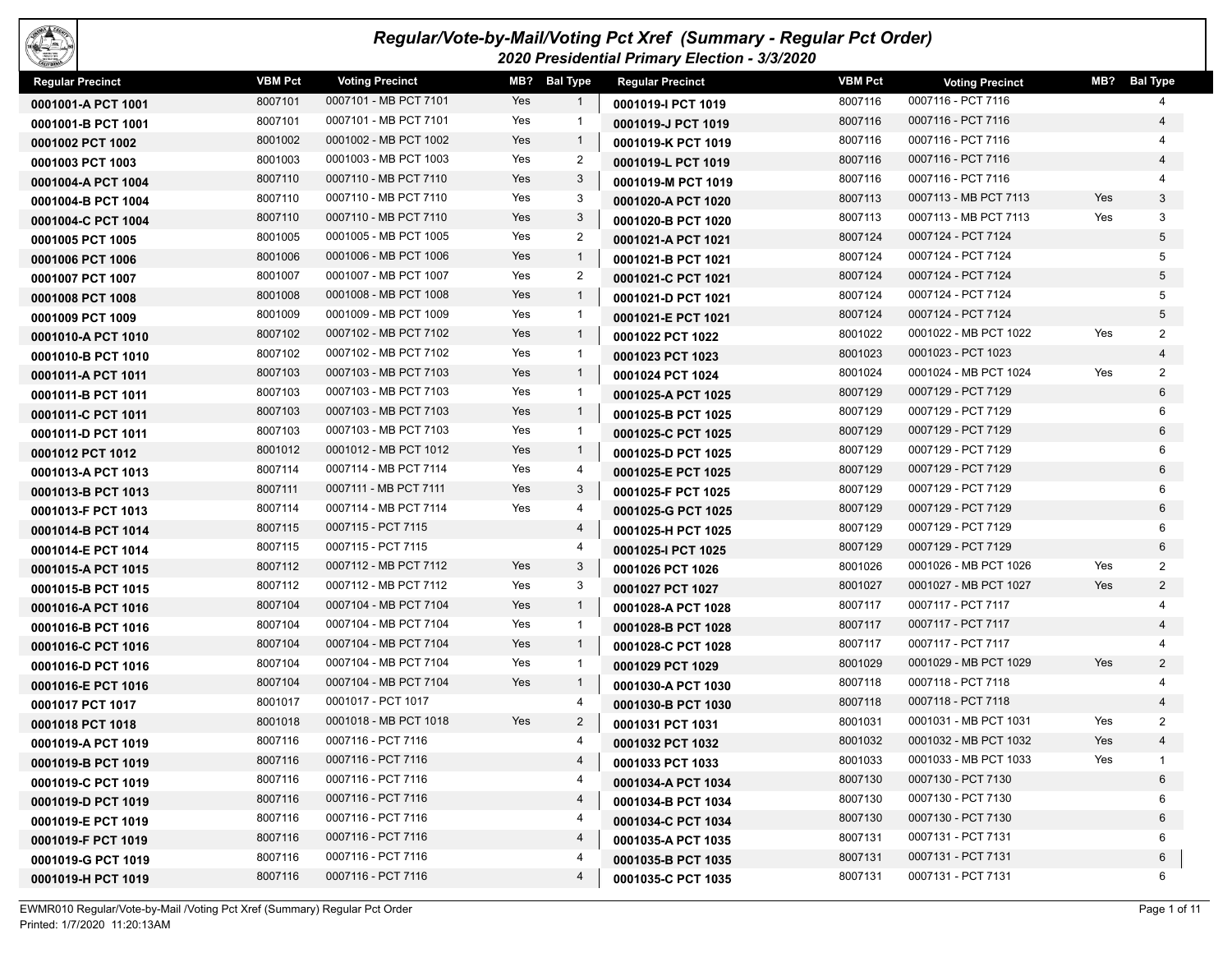| <b>Regular Precinct</b> | <b>VBM Pct</b> | <b>Voting Precinct</b> |     | MB? Bal Type   | <b>Regular Precinct</b> | <b>VBM Pct</b> | <b>Voting Precinct</b> | MB? | <b>Bal Type</b> |
|-------------------------|----------------|------------------------|-----|----------------|-------------------------|----------------|------------------------|-----|-----------------|
| 0001035-D PCT 1035      | 8007131        | 0007131 - PCT 7131     |     | 6              | 0001063 PCT 1063        | 8001063        | 0001063 - MB PCT 1063  | Yes | 1               |
| 0001036-A PCT 1036      | 8007131        | 0007131 - PCT 7131     |     | 6              | 0001064 PCT 1064        | 8001064        | 0001064 - MB PCT 1064  | Yes | $\mathbf{1}$    |
| 0001036-B PCT 1036      | 8007131        | 0007131 - PCT 7131     |     | 6              | 0001065 PCT 1065        | 8001065        | 0001065 - MB PCT 1065  | Yes | $\mathbf{1}$    |
| 0001036-C PCT 1036      | 8007131        | 0007131 - PCT 7131     |     | 6              | 0001066-A PCT 1066      | 8007106        | 0007106 - MB PCT 7106  | Yes | $\mathbf{1}$    |
| 0001036-D PCT 1036      | 8007131        | 0007131 - PCT 7131     |     | 6              | 0001066-B PCT 1066      | 8007106        | 0007106 - MB PCT 7106  | Yes | $\mathbf{1}$    |
| 0001036-E PCT 1036      | 8007131        | 0007131 - PCT 7131     |     | 6              | 0001067 PCT 1067        | 8001067        | 0001067 - MB PCT 1067  | Yes | $\overline{4}$  |
| 0001036-F PCT 1036      | 8007131        | 0007131 - PCT 7131     |     | 6              | 0001068-A PCT 1068      | 8007121        | 0007121 - MB PCT 7121  | Yes | $\overline{4}$  |
| 0001036-G PCT 1036      | 8007131        | 0007131 - PCT 7131     |     | 6              | 0001068-B PCT 1068      | 8007121        | 0007121 - MB PCT 7121  | Yes |                 |
| 0001037-A PCT 1037      | 8007125        | 0007125 - PCT 7125     |     | 5              | 0001068-C PCT 1068      | 8007121        | 0007121 - MB PCT 7121  | Yes | $\overline{4}$  |
| 0001037-B PCT 1037      | 8007125        | 0007125 - PCT 7125     |     | 5              | 0001069 PCT 1069        | 8001069        | 0001069 - MB PCT 1069  | Yes | 4               |
| 0001038 PCT 1038        | 8001038        | 0001038 - MB PCT 1038  | Yes | 4              | 0001070 PCT 1070        | 8001070        | 0001070 - MB PCT 1070  | Yes | $\overline{4}$  |
| 0001039 PCT 1039        | 8001039        | 0001039 - MB PCT 1039  | Yes | 4              | 0001071 PCT 1071        | 8001071        | 0001071 - MB PCT 1071  | Yes | 4               |
| 0001040 PCT 1040        | 8001040        | 0001040 - MB PCT 1040  | Yes | 4              | 0001072-A PCT 1072      | 8007122        | 0007122 - MB PCT 7122  | Yes | $\overline{4}$  |
| 0001041 PCT 1041        | 8001041        | 0001041 - MB PCT 1041  | Yes | 4              | 0001072-B PCT 1072      | 8007122        | 0007122 - MB PCT 7122  | Yes | 4               |
| 0001042-A PCT 1042      | 8007105        | 0007105 - PCT 7105     |     | $\mathbf{1}$   | 0001073 PCT 1073        | 8001073        | 0001073 - MB PCT 1073  | Yes | $\overline{4}$  |
| 0001042-B PCT 1042      | 8007105        | 0007105 - PCT 7105     |     | $\mathbf{1}$   | 0001074 PCT 1074        | 8001074        | 0001074 - MB PCT 1074  | Yes | 4               |
| 0001042-C PCT 1042      | 8007105        | 0007105 - PCT 7105     |     | $\mathbf{1}$   | 0001075 PCT 1075        | 8001075        | 0001075 - MB PCT 1075  | Yes | 6               |
| 0001043 PCT 1043        | 8001043        | 0001043 - MB PCT 1043  | Yes | $\overline{1}$ | 0001076 PCT 1076        | 8001076        | 0001076 - MB PCT 1076  | Yes | 4               |
| 0001044 PCT 1044        | 8001044        | 0001044 - MB PCT 1044  | Yes | $\overline{4}$ | 0001077 PCT 1077        | 8001077        | 0001077 - PCT 1077     |     | 6               |
| 0001045 PCT 1045        | 8001045        | 0001045 - MB PCT 1045  | Yes | 4              | 0001078 PCT 1078        | 8001078        | 0001078 - MB PCT 1078  | Yes |                 |
| 0001046 PCT 1046        | 8001046        | 0001046 - MB PCT 1046  | Yes | 4              | 0001079 PCT 1079        | 8001079        | 0001079 - MB PCT 1079  | Yes | $\overline{7}$  |
| 0001047 PCT 1047        | 8001047        | 0001047 - MB PCT 1047  | Yes | 5              | 0001080 PCT 1080        | 8001080        | 0001080 - MB PCT 1080  | Yes | 4               |
| 0001048 PCT 1048        | 8001048        | 0001048 - MB PCT 1048  | Yes | $\overline{2}$ | 0001081-A PCT 1081      | 8007128        | 0007128 - MB PCT 7128  | Yes | 5               |
| 0001049 PCT 1049        | 8001049        | 0001049 - MB PCT 1049  | Yes | 4              | 0001081-B PCT 1081      | 8007128        | 0007128 - MB PCT 7128  | Yes | 5               |
| 0001050-A PCT 1050      | 8007119        | 0007119 - MB PCT 7119  | Yes | 4              | 0001081-C PCT 1081      | 8007128        | 0007128 - MB PCT 7128  | Yes | 5               |
| 0001050-B PCT 1050      | 8007119        | 0007119 - MB PCT 7119  | Yes | 4              | 0001082-A PCT 1082      | 8007123        | 0007123 - PCT 7123     |     |                 |
| 0001050-C PCT 1050      | 8007119        | 0007119 - MB PCT 7119  | Yes | 4              | 0001082-B PCT 1082      | 8007123        | 0007123 - PCT 7123     |     |                 |
| 0001050-D PCT 1050      | 8007119        | 0007119 - MB PCT 7119  | Yes | 4              | 0001082-C PCT 1082      | 8007123        | 0007123 - PCT 7123     |     |                 |
| 0001050-E PCT 1050      | 8007119        | 0007119 - MB PCT 7119  | Yes | 4              | 0001082-D PCT 1082      | 8007123        | 0007123 - PCT 7123     |     |                 |
| 0001051-B PCT 1051      | 8007120        | 0007120 - MB PCT 7120  | Yes | 4              | 0001082-E PCT 1082      | 8007123        | 0007123 - PCT 7123     |     |                 |
| 0001051-E PCT 1051      | 8007120        | 0007120 - MB PCT 7120  | Yes | 4              | 0001083 PCT 1083        | 8001083        | 0001083 - MB PCT 1083  | Yes | 6               |
| 0001052 PCT 1052        | 8001052        | 0001052 - MB PCT 1052  | Yes | 4              | 0001084 PCT 1084        | 8001084        | 0001084 - MB PCT 1084  | Yes | 5               |
| 0001053 PCT 1053        | 8001053        | 0001053 - MB PCT 1053  | Yes | 4              | 0001085 PCT 1085        | 8001085        | 0001085 - MB PCT 1085  | Yes | 6               |
| 0001054 PCT 1054        | 8001054        | 0001054 - MB PCT 1054  | Yes | 4              | 0001086 PCT 1086        | 8001086        | 0001086 - MB PCT 1086  | Yes |                 |
| 0001055 PCT 1055        | 8001055        | 0001055 - MB PCT 1055  | Yes | $\mathbf{1}$   | 0001087-A PCT 1087      | 8007132        | 0007132 - MB PCT 7132  | Yes | 6               |
| 0001056 PCT 1056        | 8001056        | 0001056 - MB PCT 1056  | Yes | $\mathbf{1}$   | 0001087-B PCT 1087      | 8007132        | 0007132 - MB PCT 7132  | Yes | 6               |
| 0001057 PCT 1057        | 8001057        | 0001057 - MB PCT 1057  | Yes | 5              | 0001088 PCT 1088        | 8001088        | 0001088 - MB PCT 1088  | Yes | 4               |
| 0001058 PCT 1058        | 8001058        | 0001058 - MB PCT 1058  | Yes | 4              | 0001089 PCT 1089        | 8001089        | 0001089 - MB PCT 1089  | Yes | 4               |
| 0001059 PCT 1059        | 8001059        | 0001059 - MB PCT 1059  | Yes | 4              | 0001090 PCT 1090        | 8001090        | 0001090 - MB PCT 1090  | Yes | 5               |
| 0001060-A PCT 1060      | 8007127        | 0007127 - MB PCT 7127  | Yes | 5              | 0001091 PCT 1091        | 8001091        | 0001091 - MB PCT 1091  | Yes | 7               |
| 0001060-B PCT 1060      | 8007127        | 0007127 - MB PCT 7127  | Yes | 5              | 0001092 PCT 1092        | 8001092        | 0001092 - MB PCT 1092  | Yes | 5               |
| 0001060-C PCT 1060      | 8007127        | 0007127 - MB PCT 7127  | Yes | 5              | 0001093 PCT 1093        | 8001093        | 0001093 - MB PCT 1093  | Yes | 5               |
| 0001061 PCT 1061        | 8001061        | 0001061 - MB PCT 1061  | Yes | 4              | 0001094 PCT 1094        | 8001094        | 0001094 - MB PCT 1094  | Yes | 5               |
| 0001062 PCT 1062        | 8001062        | 0001062 - MB PCT 1062  | Yes | -1             | 0001095 PCT 1095        | 8001095        | 0001095 - MB PCT 1095  | Yes | 5               |

EWMR010 Regular/Vote-by-Mail /Voting Pct Xref (Summary) Regular Pct Order Page 2 of 11 Printed: 1/7/2020 11:20:13AM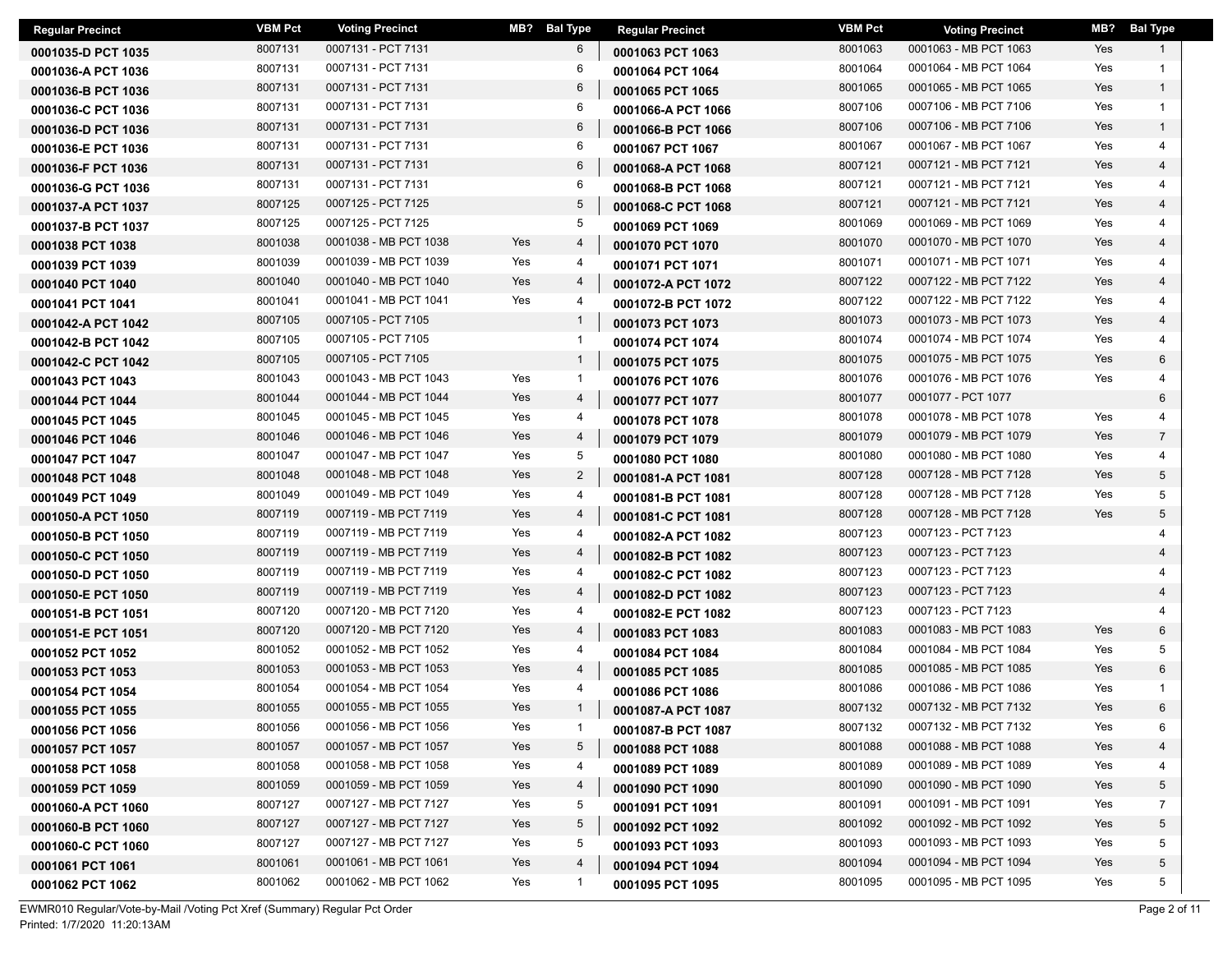| <b>Regular Precinct</b> | <b>VBM Pct</b> | <b>Voting Precinct</b> | MB? Bal Type        | <b>Regular Precinct</b> | <b>VBM Pct</b> | <b>Voting Precinct</b> |     | MB? Bal Type |
|-------------------------|----------------|------------------------|---------------------|-------------------------|----------------|------------------------|-----|--------------|
| 0001101-A PCT 1101      | 8007107        | 0007107 - PCT 7107     | $\mathbf{1}$        | 0001136 PCT 1136        | 8001136        | 0001136 - PCT 1136     |     |              |
| 0001101-B PCT 1101      | 8007107        | 0007107 - PCT 7107     | 1                   | 0001137 PCT 1137        | 8007141        | 0007141 - PCT 7141     |     |              |
| 0001102-A PCT 1102      | 8007137        | 0007137 - PCT 7137     | 8                   | 0001144 PCT 1144        | 8001144        | 0001144 - MB PCT 1144  | Yes | $\mathbf{1}$ |
| 0001102-B PCT 1102      | 8007137        | 0007137 - PCT 7137     | 8                   | 0001145 PCT 1145        | 8001145        | 0001145 - MB PCT 1145  | Yes | $\mathbf{1}$ |
| 0001103 PCT 1103        | 8007126        | 0007126 - PCT 7126     | $\mathbf{1}$        | 0001146 PCT 1146        | 8001146        | 0001146 - MB PCT 1146  | Yes | $\mathbf{1}$ |
| 0001104 PCT 1104        | 8001104        | 0001104 - PCT 1104     | $\mathbf{1}$        | 0001147 PCT 1147        | 8001147        | 0001147 - MB PCT 1147  | Yes | $\mathbf{1}$ |
| 0001105 PCT 1105        | 8001105        | 0001105 - PCT 1105     | 8                   | 0001148 PCT 1148        | 8001148        | 0001148 - MB PCT 1148  | Yes | $\mathbf{1}$ |
| 0001106 PCT 1106        | 8001106        | 0001106 - PCT 1106     | 8                   | 0001801-A PCT 1801      | 8007133        | 0007133 - PCT 7133     |     | 6            |
| 0001107-A PCT 1107      | 8007138        | 0007138 - PCT 7138     | 8                   | 0001801-B PCT 1801      | 8007133        | 0007133 - PCT 7133     |     | 6            |
| 0001107-B PCT 1107      | 8007138        | 0007138 - PCT 7138     | 8                   | 0001801-C PCT 1801      | 8007133        | 0007133 - PCT 7133     |     | 6            |
| 0001108-A PCT 1108      | 8007139        | 0007139 - PCT 7139     | 8                   | 0001802 PCT 1802        | 8001802        | 0001802 - PCT 1802     |     | 6            |
| 0001108-B PCT 1108      | 8007139        | 0007139 - PCT 7139     | 8                   | 0001804-A PCT 1804      | 8007134        | 0007134 - PCT 7134     |     | 6            |
| 0001109 PCT 1109        | 8001109        | 0001109 - MB PCT 1109  | Yes<br>8            | 0001804-B PCT 1804      | 8007134        | 0007134 - PCT 7134     |     | 6            |
| 0001110 PCT 1110        | 8001110        | 0001110 - PCT 1110     | 8                   | 0001805-A PCT 1805      | 8007135        | 0007135 - PCT 7135     |     | 6            |
| 0001111 PCT 1111        | 8001111        | 0001111 - PCT 1111     | $\mathbf{1}$        | 0001805-B PCT 1805      | 8007135        | 0007135 - PCT 7135     |     | 6            |
| 0001112 PCT 1112        | 8007126        | 0007126 - PCT 7126     | $\mathbf{1}$        | 0001811 PCT 1811        | 8001811        | 0001811 - MB PCT 1811  | Yes | 6            |
| 0001113-A PCT 1113      | 8007108        | 0007108 - PCT 7108     | $\mathbf{1}$        | 0001812 PCT 1812        | 8001812        | 0001812 - MB PCT 1812  | Yes | 6            |
| 0001113-B PCT 1113      | 8007108        | 0007108 - PCT 7108     | $\mathbf{1}$        | 0001813 PCT 1813        | 8007134        | 0007134 - PCT 7134     |     | 6            |
| 0001113-C PCT 1113      | 8007108        | 0007108 - PCT 7108     | $\mathbf{1}$        | 0001814 PCT 1814        | 8001814        | 0001814 - MB PCT 1814  | Yes | 6            |
| 0001114 PCT 1114        | 8001114        | 0001114 - MB PCT 1114  | Yes<br>$\mathbf{1}$ | 0002001-A PCT 2001      | 8007201        | 0007201 - PCT 7201     |     | 9            |
| 0001115 PCT 1115        | 8001115        | 0001115 - MB PCT 1115  | Yes<br>$\mathbf{1}$ | 0002001-B PCT 2001      | 8007201        | 0007201 - PCT 7201     |     | 9            |
| 0001116 PCT 1116        | 8001116        | 0001116 - PCT 1116     | $\mathbf{1}$        | 0002001-C PCT 2001      | 8007201        | 0007201 - PCT 7201     |     | 9            |
| 0001117 PCT 1117        | 8007141        | 0007141 - PCT 7141     | $\mathbf{1}$        | 0002001-D PCT 2001      | 8007201        | 0007201 - PCT 7201     |     | 9            |
| 0001118 PCT 1118        | 8007136        | 0007136 - PCT 7136     | $\mathbf{1}$        | 0002001-E PCT 2001      | 8007201        | 0007201 - PCT 7201     |     | 9            |
| 0001119 PCT 1119        | 8001119        | 0001119 - MB PCT 1119  | Yes<br>$\mathbf{1}$ | 0002002-A PCT 2002      | 8007202        | 0007202 - PCT 7202     |     | 9            |
| 0001120 PCT 1120        | 8001120        | 0001120 - MB PCT 1120  | Yes<br>$\mathbf{1}$ | 0002002-B PCT 2002      | 8007202        | 0007202 - PCT 7202     |     | 9            |
| 0001121 PCT 1121        | 8001121        | 0001121 - PCT 1121     | $\mathbf{1}$        | 0002002-C PCT 2002      | 8007202        | 0007202 - PCT 7202     |     | 9            |
| 0001122 PCT 1122        | 8001122        | 0001122 - PCT 1122     | $\mathbf{1}$        | 0002002-D PCT 2002      | 8007202        | 0007202 - PCT 7202     |     | 9            |
| 0001123-A PCT 1123      | 8007109        | 0007109 - PCT 7109     | $\mathbf{1}$        | 0002002-E PCT 2002      | 8007202        | 0007202 - PCT 7202     |     | 9            |
| 0001123-B PCT 1123      | 8007109        | 0007109 - PCT 7109     | $\mathbf{1}$        | 0002002-F PCT 2002      | 8007202        | 0007202 - PCT 7202     |     | 9            |
| 0001124 PCT 1124        | 8001124        | 0001124 - PCT 1124     | $\mathbf{1}$        | 0002003-A PCT 2003      | 8007203        | 0007203 - PCT 7203     |     | 9            |
| 0001125 PCT 1125        | 8001125        | 0001125 - MB PCT 1125  | Yes<br>$\mathbf{1}$ | 0002003-B PCT 2003      | 8007203        | 0007203 - PCT 7203     |     | 9            |
| 0001126 PCT 1126        | 8001126        | 0001126 - MB PCT 1126  | Yes<br>$\mathbf{1}$ | 0002003-C PCT 2003      | 8007203        | 0007203 - PCT 7203     |     | 9            |
| 0001127 PCT 1127        | 8001127        | 0001127 - PCT 1127     | -1                  | 0002003-D PCT 2003      | 8007203        | 0007203 - PCT 7203     |     | 9            |
| 0001128 PCT 1128        | 8001128        | 0001128 - PCT 1128     | $\mathbf{1}$        | 0002004-A PCT 2004      | 8007204        | 0007204 - PCT 7204     |     | 9            |
| 0001129 PCT 1129        | 8001129        | 0001129 - MB PCT 1129  | Yes<br>$\mathbf{1}$ | 0002004-B PCT 2004      | 8007204        | 0007204 - PCT 7204     |     | 9            |
| 0001130 PCT 1130        | 8001130        | 0001130 - MB PCT 1130  | Yes<br>$\mathbf{1}$ | 0002004-C PCT 2004      | 8007204        | 0007204 - PCT 7204     |     | 9            |
| 0001131-A PCT 1131      | 8007140        | 0007140 - PCT 7140     | 8                   | 0002004-D PCT 2004      | 8007204        | 0007204 - PCT 7204     |     | 9            |
| 0001131-B PCT 1131      | 8007140        | 0007140 - PCT 7140     | 8                   | 0002004-E PCT 2004      | 8007204        | 0007204 - PCT 7204     |     | 9            |
| 0001131-C PCT 1131      | 8007140        | 0007140 - PCT 7140     | 8                   | 0002004-F PCT 2004      | 8007204        | 0007204 - PCT 7204     |     | 9            |
| 0001132 PCT 1132        | 8007136        | 0007136 - PCT 7136     | $\mathbf{1}$        | 0002004-G PCT 2004      | 8007204        | 0007204 - PCT 7204     |     | 9            |
| 0001133 PCT 1133        | 8001133        | 0001133 - MB PCT 1133  | Yes<br>$\mathbf{1}$ | 0002004-H PCT 2004      | 8007204        | 0007204 - PCT 7204     |     | 9            |
| 0001134 PCT 1134        | 8001134        | 0001134 - MB PCT 1134  | Yes<br>$\mathbf{1}$ | 0002004-I PCT 2004      | 8007204        | 0007204 - PCT 7204     |     | 9            |
| 0001135 PCT 1135        | 8001135        | 0001135 - MB PCT 1135  | Yes<br>$\mathbf{1}$ | 0002005-A PCT 2005      | 8007205        | 0007205 - MB PCT 7205  | Yes | 9            |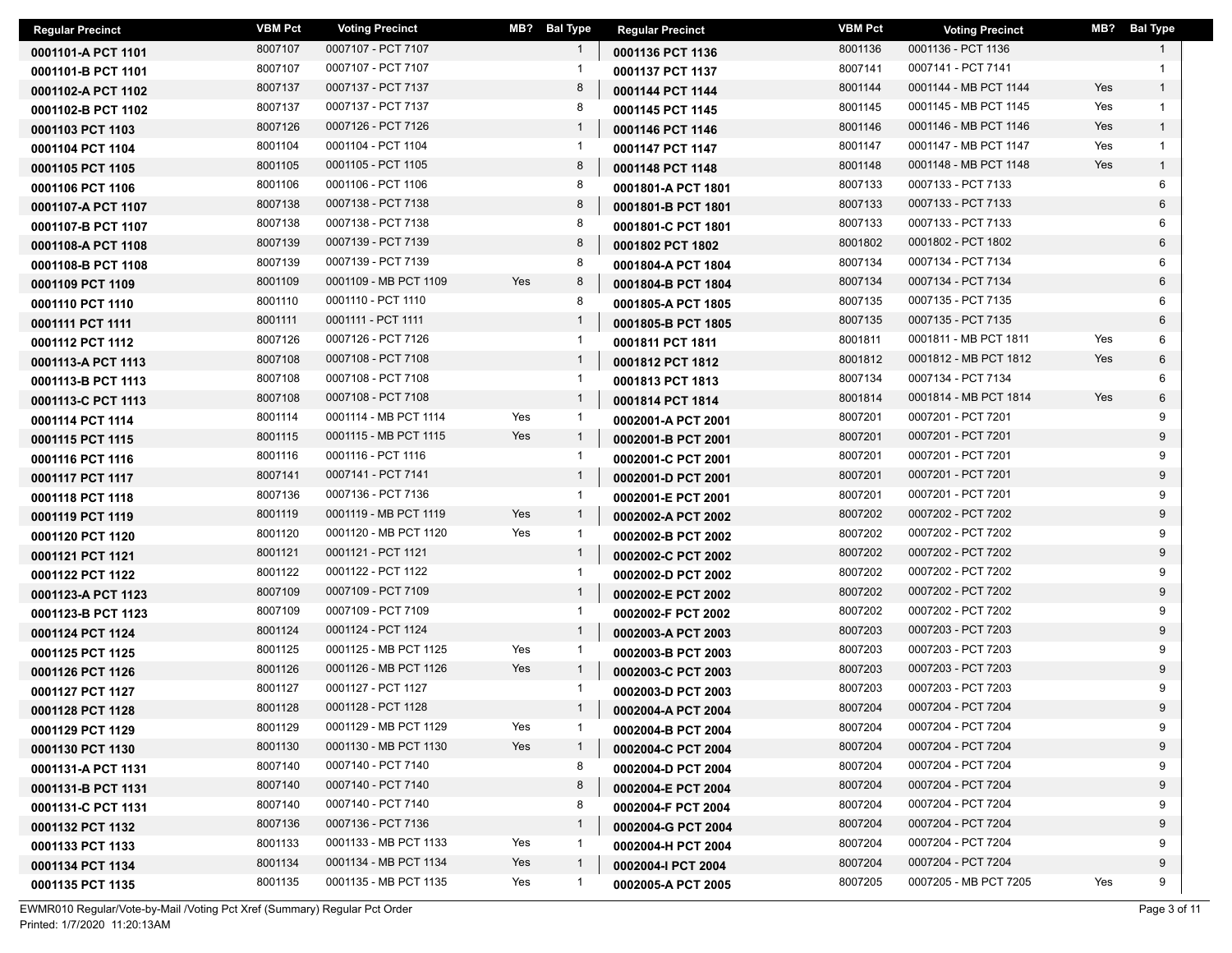| <b>Regular Precinct</b> | VBM Pct | <b>Voting Precinct</b> | MB? | <b>Bal Type</b> | <b>Regular Precinct</b> | <b>VBM Pct</b> | <b>Voting Precinct</b> | MB? | <b>Bal Type</b> |
|-------------------------|---------|------------------------|-----|-----------------|-------------------------|----------------|------------------------|-----|-----------------|
| 0002005-B PCT 2005      | 8007205 | 0007205 - MB PCT 7205  | Yes | 9               | 0002021-G PCT 2021      | 8007216        | 0007216 - PCT 7216     |     | 11              |
| 0002006-A PCT 2006      | 8007209 | 0007209 - PCT 7209     |     | 10              | 0002021-H PCT 2021      | 8007208        | 0007208 - MB PCT 7208  | Yes | 9               |
| 0002006-B PCT 2006      | 8007209 | 0007209 - PCT 7209     |     | 10              | 0002021-I PCT 2021      | 8007216        | 0007216 - PCT 7216     |     | 11              |
| 0002006-C PCT 2006      | 8007209 | 0007209 - PCT 7209     |     | 10              | 0002021-L PCT 2021      | 8007216        | 0007216 - PCT 7216     |     | 11              |
| 0002006-D PCT 2006      | 8007209 | 0007209 - PCT 7209     |     | 10              | 0002021-M PCT 2021      | 8007216        | 0007216 - PCT 7216     |     | 11              |
| 0002006-E PCT 2006      | 8007209 | 0007209 - PCT 7209     |     | 10              | 0002022 PCT 2022        | 8002022        | 0002022 - MB PCT 2022  | Yes | 14              |
| 0002006-F PCT 2006      | 8007209 | 0007209 - PCT 7209     |     | 10              | 0002023 PCT 2023        | 8002023        | 0002023 - MB PCT 2023  | Yes | 13              |
| 0002006-G PCT 2006      | 8007209 | 0007209 - PCT 7209     |     | 10              | 0002024-A PCT 2024      | 8007218        | 0007218 - MB PCT 7218  | Yes | 14              |
| 0002007 PCT 2007        | 8002007 | 0002007 - MB PCT 2007  | Yes | 9               | 0002024-B PCT 2024      | 8007218        | 0007218 - MB PCT 7218  | Yes | 14              |
| 0002009-A PCT 2009      | 8007210 | 0007210 - PCT 7210     |     | 10              | 0002025-A PCT 2025      | 8007221        | 0007221 - MB PCT 7221  | Yes | 15              |
| 0002009-B PCT 2009      | 8007210 | 0007210 - PCT 7210     |     | 10              | 0002025-B PCT 2025      | 8007223        | 0007223 - MB PCT 7223  | Yes | 16              |
| 0002009-C PCT 2009      | 8007210 | 0007210 - PCT 7210     |     | 10              | 0002026 PCT 2026        | 8002026        | 0002026 - MB PCT 2026  | Yes | 10              |
| 0002009-D PCT 2009      | 8007210 | 0007210 - PCT 7210     |     | 10              | 0002027 PCT 2027        | 8002027        | 0002027 - MB PCT 2027  | Yes | 17              |
| 0002009-E PCT 2009      | 8007210 | 0007210 - PCT 7210     |     | 10              | 0002028 PCT 2028        | 8002028        | 0002028 - MB PCT 2028  | Yes | 10              |
| 0002009-F PCT 2009      | 8007210 | 0007210 - PCT 7210     |     | 10              | 0002029 PCT 2029        | 8002029        | 0002029 - MB PCT 2029  | Yes | 17              |
| 0002009-G PCT 2009      | 8007210 | 0007210 - PCT 7210     |     | 10              | 0002030-A PCT 2030      | 8007225        | 0007225 - MB PCT 7225  | Yes | 17              |
| 0002009-H PCT 2009      | 8007210 | 0007210 - PCT 7210     |     | 10              | 0002030-B PCT 2030      | 8007225        | 0007225 - MB PCT 7225  | Yes | 17              |
| 0002010-A PCT 2010      | 8007206 | 0007206 - MB PCT 7206  | Yes | 9               | 0002031-A PCT 2031      | 8007226        | 0007226 - MB PCT 7226  | Yes | 17              |
| 0002010-B PCT 2010      | 8007206 | 0007206 - MB PCT 7206  | Yes | 9               | 0002031-B PCT 2031      | 8007226        | 0007226 - MB PCT 7226  | Yes | 17              |
| 0002010-C PCT 2010      | 8007206 | 0007206 - MB PCT 7206  | Yes | 9               | 0002032 PCT 2032        | 8002032        | 0002032 - MB PCT 2032  | Yes | 17              |
| 0002010-D PCT 2010      | 8007206 | 0007206 - MB PCT 7206  | Yes | 9               | 0002033-A PCT 2033      | 8007220        | 0007220 - MB PCT 7220  | Yes | 13              |
| 0002010-E PCT 2010      | 8007206 | 0007206 - MB PCT 7206  | Yes | 9               | 0002033-B PCT 2033      | 8007220        | 0007220 - MB PCT 7220  | Yes | 13              |
| 0002010-F PCT 2010      | 8007214 | 0007214 - MB PCT 7214  | Yes | 11              | 0002033-C PCT 2033      | 8007220        | 0007220 - MB PCT 7220  | Yes | 13              |
| 0002011-A PCT 2011      | 8007211 | 0007211 - PCT 7211     |     | 10              | 0002034 PCT 2034        | 8002034        | 0002034 - MB PCT 2034  | Yes | 9               |
| 0002011-B PCT 2011      | 8007211 | 0007211 - PCT 7211     |     | 10              | 0002035-A PCT 2035      | 8007224        | 0007224 - MB PCT 7224  | Yes | 16              |
| 0002011-C PCT 2011      | 8007211 | 0007211 - PCT 7211     |     | 10              | 0002035-B PCT 2035      | 8007224        | 0007224 - MB PCT 7224  | Yes | 16              |
| 0002011-D PCT 2011      | 8007211 | 0007211 - PCT 7211     |     | 10              | 0002035-C PCT 2035      | 8007224        | 0007224 - MB PCT 7224  | Yes | 16              |
| 0002011-E PCT 2011      | 8007217 | 0007217 - MB PCT 7217  | Yes | 12              | 0002035-D PCT 2035      | 8007222        | 0007222 - MB PCT 7222  | Yes | 15              |
| 0002011-F PCT 2011      | 8007211 | 0007211 - PCT 7211     |     | 10              | 0002036 PCT 2036        | 8002036        | 0002036 - MB PCT 2036  | Yes | 9               |
| 0002012 PCT 2012        | 8002012 | 0002012 - MB PCT 2012  | Yes | 13              | 0002037 PCT 2037        | 8002037        | 0002037 - MB PCT 2037  | Yes | 9               |
| 0002013-A PCT 2013      | 8007207 | 0007207 - PCT 7207     |     | 9               | 0002038 PCT 2038        | 8002038        | 0002038 - MB PCT 2038  | Yes | 11              |
| 0002013-B PCT 2013      | 8007207 | 0007207 - PCT 7207     |     | 9               | 0002039 PCT 2039        | 8002039        | 0002039 - MB PCT 2039  | Yes | 10              |
| 0002014 PCT 2014        | 8002014 | 0002014 - MB PCT 2014  | Yes | 13              | 0002040-A PCT 2040      | 8007227        | 0007227 - MB PCT 7227  | Yes | 17              |
| 0002015 PCT 2015        | 8002015 | 0002015 - MB PCT 2015  | Yes | 13              | 0002040-B PCT 2040      | 8007227        | 0007227 - MB PCT 7227  | Yes | 17              |
| 0002016 PCT 2016        | 8002016 | 0002016 - MB PCT 2016  | Yes | 11              | 0002041 PCT 2041        | 8002041        | 0002041 - MB PCT 2041  | Yes | 9               |
| 0002017-A PCT 2017      | 8007215 | 0007215 - PCT 7215     |     | 11              | 0002042 PCT 2042        | 8002042        | 0002042 - MB PCT 2042  | Yes | 11              |
| 0002017-B PCT 2017      | 8007215 | 0007215 - PCT 7215     |     | 11              | 0002301 PCT 2301        | 8002301        | 0002301 - PCT 2301     |     | 10              |
| 0002020 PCT 2020        | 8002020 | 0002020 - MB PCT 2020  | Yes | 9               | 0002302-A PCT 2302      | 8007212        | 0007212 - PCT 7212     |     | 10              |
| 0002021-A PCT 2021      | 8007208 | 0007208 - MB PCT 7208  | Yes | 9               | 0002302-B PCT 2302      | 8007212        | 0007212 - PCT 7212     |     | 10              |
| 0002021-B PCT 2021      | 8007208 | 0007208 - MB PCT 7208  | Yes | 9               | 0002303-A PCT 2303      | 8007213        | 0007213 - PCT 7213     |     | 10              |
| 0002021-C PCT 2021      | 8007208 | 0007208 - MB PCT 7208  | Yes | 9               | 0002303-B PCT 2303      | 8007213        | 0007213 - PCT 7213     |     | 10              |
| 0002021-D PCT 2021      | 8007208 | 0007208 - MB PCT 7208  | Yes | 9               | 0002304 PCT 2304        | 8002304        | 0002304 - MB PCT 2304  | Yes | 10              |
| 0002021-E PCT 2021      | 8007216 | 0007216 - PCT 7216     |     | 11              | 0002305 PCT 2305        | 8002305        | 0002305 - MB PCT 2305  | Yes | 10              |
| 0002021-F PCT 2021      | 8007216 | 0007216 - PCT 7216     |     | 11              | 0002306 PCT 2306        | 8002306        | 0002306 - MB PCT 2306  | Yes | 10              |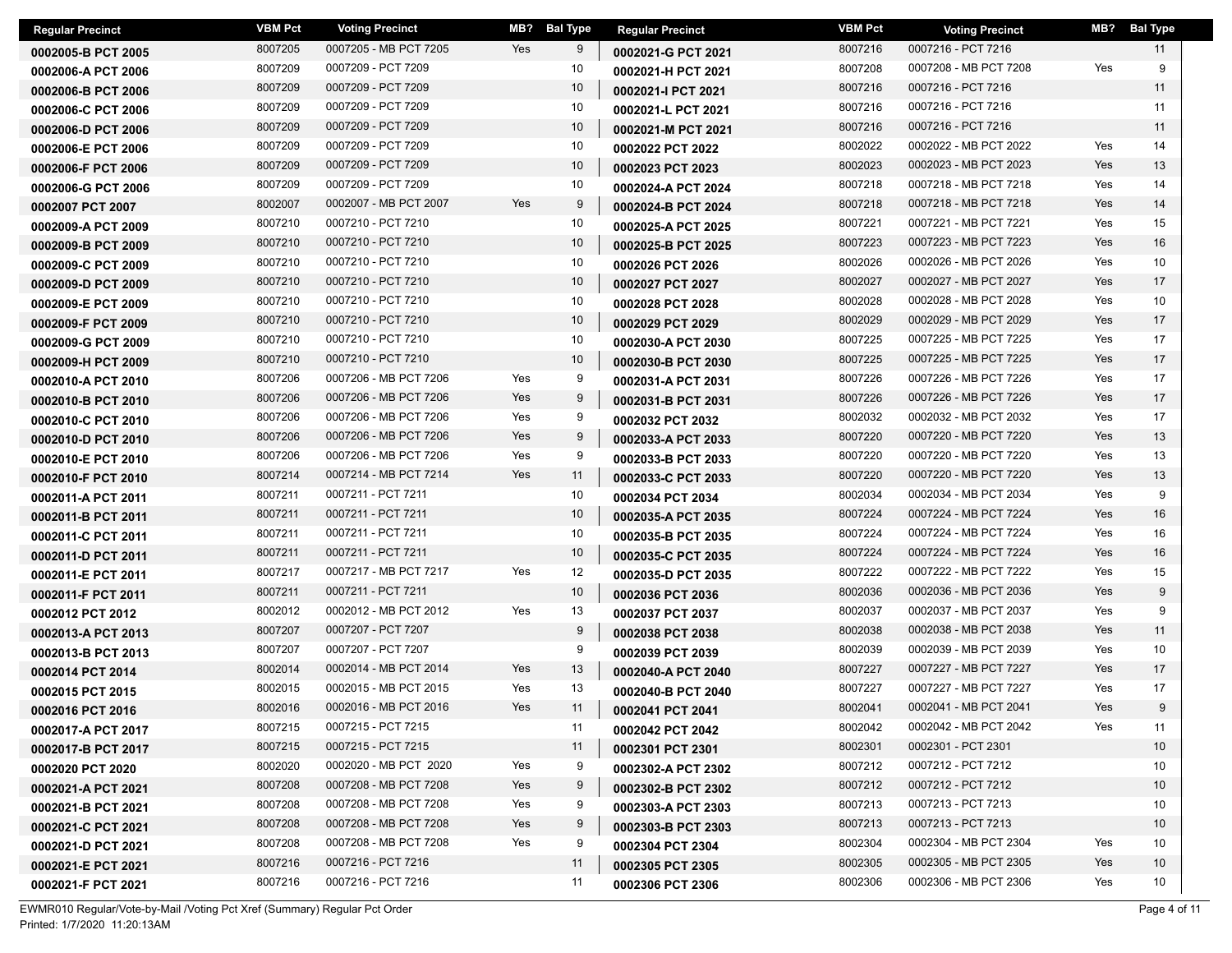| <b>Regular Precinct</b> | VBM Pct | <b>Voting Precinct</b> |     | MB? Bal Type | <b>Regular Precinct</b> | <b>VBM Pct</b> | <b>Voting Precinct</b> | MB? | <b>Bal Type</b> |
|-------------------------|---------|------------------------|-----|--------------|-------------------------|----------------|------------------------|-----|-----------------|
| 0002501-A PCT 2501      | 8007228 | 0007228 - PCT 7228     |     | 17           | 0003003 PCT 3003        | 8003003        | 0003003 - MB PCT 3003  | Yes | 21              |
| 0002501-B PCT 2501      | 8007228 | 0007228 - PCT 7228     |     | 17           | 0003004-A PCT 3004      | 8007306        | 0007306 - MB PCT 7306  | Yes | 20              |
| 0002502 PCT 2502        | 8002502 | 0002502 - PCT 2502     |     | 17           | 0003004-C PCT 3004      | 8007306        | 0007306 - MB PCT 7306  | Yes | 20              |
| 0002503 PCT 2503        | 8002503 | 0002503 - PCT 2503     |     | 17           | 0003004-D PCT 3004      | 8007306        | 0007306 - MB PCT 7306  | Yes | 20              |
| 0002504 PCT 2504        | 8002504 | 0002504 - PCT 2504     |     | 17           | 0003005 PCT 3005        | 8003005        | 0003005 - MB PCT 3005  | Yes | 21              |
| 0002505 PCT 2505        | 8002505 | 0002505 - MB PCT 2505  | Yes | 17           | 0003006 PCT 3006        | 8003006        | 0003006 - MB PCT 3006  | Yes | 20              |
| 0002506 PCT 2506        | 8002506 | 0002506 - MB PCT 2506  | Yes | 17           | 0003009-A PCT 3009      | 8007307        | 0007307 - MB PCT 7307  | Yes | 20              |
| 0002507-A PCT 2507      | 8007229 | 0007229 - PCT 7229     |     | 17           | 0003009-B PCT 3009      | 8007307        | 0007307 - MB PCT 7307  | Yes | 20              |
| 0002507-B PCT 2507      | 8007229 | 0007229 - PCT 7229     |     | 17           | 0003009-C PCT 3009      | 8007307        | 0007307 - MB PCT 7307  | Yes | 20              |
| 0002508 PCT 2508        | 8002508 | 0002508 - PCT 2508     |     | 17           | 0003010-A PCT 3010      | 8007313        | 0007313 - MB PCT 7313  | Yes | 22              |
| 0002509 PCT 2509        | 8002509 | 0002509 - PCT 2509     |     | 17           | 0003010-B PCT 3010      | 8007313        | 0007313 - MB PCT 7313  | Yes | 22              |
| 0002510-A PCT 2510      | 8007230 | 0007230 - PCT 7230     |     | 17           | 0003011 PCT 3011        | 8003011        | 0003011 - PCT 3011     |     | 22              |
| 0002510-B PCT 2510      | 8007230 | 0007230 - PCT 7230     |     | 17           | 0003012-A PCT 3012      | 8007314        | 0007314 - MB PCT 7314  | Yes | 22              |
| 0002511 PCT 2511        | 8002511 | 0002511 - MB PCT 2511  | Yes | 17           | 0003012-B PCT 3012      | 8007314        | 0007314 - MB PCT 7314  | Yes | 22              |
| 0002512 PCT 2512        | 8002512 | 0002512 - MB PCT 2512  | Yes | 17           | 0003016 PCT 3016        | 8003016        | 0003016 - MB PCT 3016  | Yes | 23              |
| 0002513 PCT 2513        | 8002513 | 0002513 - MB PCT 2513  | Yes | 17           | 0003017 PCT 3017        | 8003017        | 0003017 - MB PCT 3017  | Yes | 24              |
| 0002514 PCT 2514        | 8002514 | 0002514 - PCT 2514     |     | 17           | 0003021 PCT 3021        | 8003021        | 0003021 - MB PCT 3021  | Yes | 22              |
| 0002515 PCT 2515        | 8002515 | 0002515 - PCT 2515     |     | 17           | 0003022-A PCT 3022      | 8007315        | 0007315 - MB PCT 7315  | Yes | 22              |
| 0002516-A PCT 2516      | 8007231 | 0007231 - PCT 7231     |     | 17           | 0003022-B PCT 3022      | 8007315        | 0007315 - MB PCT 7315  | Yes | 22              |
| 0002516-B PCT 2516      | 8007231 | 0007231 - PCT 7231     |     | 17           | 0003024 PCT 3024        | 8003024        | 0003024 - MB PCT 3024  | Yes | 19              |
| 0002517 PCT 2517        | 8002517 | 0002517 - MB PCT 2517  | Yes | 17           | 0003101-A PCT 3101      | 8007311        | 0007311 - PCT 7311     |     | 20              |
| 0002518-A PCT 2518      | 8007219 | 0007219 - PCT 7219     |     | 17           | 0003101-B PCT 3101      | 8007311        | 0007311 - PCT 7311     |     | 20              |
| 0002518-B PCT 2518      | 8007219 | 0007219 - PCT 7219     |     | 17           | 0003101-C PCT 3101      | 8007311        | 0007311 - PCT 7311     |     | 20              |
| 0002519 PCT 2519        | 8002519 | 0002519 - PCT 2519     |     | 17           | 0003102 PCT 3102        | 8003102        | 0003102 - MB PCT 3102  | Yes | 25              |
| 0002520 PCT 2520        | 8002520 | 0002520 - PCT 2520     |     | 17           | 0003103 PCT 3103        | 8003103        | 0003103 - PCT 3103     |     | 20              |
| 0002523 PCT 2523        | 8002523 | 0002523 - PCT 2523     |     | 17           | 0003104 PCT 3104        | 8003104        | 0003104 - MB PCT 3104  | Yes | 21              |
| 0002530 PCT 2530        | 8002530 | 0002530 - PCT 2530     |     | 17           | 0003105 PCT 3105        | 8003105        | 0003105 - MB PCT 3105  | Yes | 20              |
| 0002531 PCT 2531        | 8002531 | 0002531 - PCT 2531     |     | 17           | 0003106 PCT 3106        | 8007301        | 0007301 - PCT 7301     |     | 19              |
| 0002536 PCT 2536        | 8002536 | 0002536 - PCT 2536     |     | 17           | 0003107 PCT 3107        | 8007301        | 0007301 - PCT 7301     |     | 19              |
| 0002540 PCT 2540        | 8002540 | 0002540 - PCT 2540     |     | 17           | 0003108 PCT 3108        | 8007310        | 0007310 - PCT 7310     |     | 20              |
| 0002601 PCT 2601        | 8002601 | 0002601 - PCT 2601     |     | 13           | 0003109-A PCT 3109      | 8007302        | 0007302 - PCT 7302     |     | 19              |
| 0002602 PCT 2602        | 8002602 | 0002602 - MB PCT 2602  | Yes | 13           | 0003109-B PCT 3109      | 8007302        | 0007302 - PCT 7302     |     | 19              |
| 0002604 PCT 2604        | 8002604 | 0002604 - MB PCT 2604  | Yes | 18           | 0003110 PCT 3110        | 8003110        | 0003110 - PCT 3110     |     | 21              |
| 0002605 PCT 2605        | 8002605 | 0002605 - MB PCT 2605  | Yes | 13           | 0003111 PCT 3111        | 8003111        | 0003111 - MB PCT 3111  | Yes | 21              |
| 0002606 PCT 2606        | 8002606 | 0002606 - PCT 2606     |     | 13           | 0003112-A PCT 3112      | 8007303        | 0007303 - PCT 7303     |     | 19              |
| 0002607 PCT 2607        | 8002607 | 0002607 - MB PCT 2607  | Yes | 13           | 0003112-B PCT 3112      | 8007303        | 0007303 - PCT 7303     |     | 19              |
| 0002608 PCT 2608        | 8002608 | 0002608 - MB PCT 2608  | Yes | 13           | 0003113 PCT 3113        | 8003113        | 0003113 - PCT 3113     |     | 19              |
| 0002609 PCT 2609        | 8002609 | 0002609 - MB PCT 2609  | Yes | 13           | 0003114 PCT 3114        | 8003114        | 0003114 - MB PCT 3114  | Yes | 20              |
| 0002610 PCT 2610        | 8002610 | 0002610 - MB PCT 2610  | Yes | 13           | 0003115-A PCT 3115      | 8007308        | 0007308 - PCT 7308     |     | 20              |
| 0002611 PCT 2611        | 8002611 | 0002611 - MB PCT 2611  | Yes | 13           | 0003115-B PCT 3115      | 8007308        | 0007308 - PCT 7308     |     | 20              |
| 0002612 PCT 2612        | 8002612 | 0002612 - MB PCT 2612  | Yes | 13           | 0003116-A PCT 3116      | 8007304        | 0007304 - PCT 7304     |     | 19              |
| 0002613 PCT 2613        | 8002613 | 0002613 - MB PCT 2613  | Yes | 13           | 0003116-B PCT 3116      | 8007317        | 0007317 - MB PCT 7317  | Yes | 19              |
| 0003001 PCT 3001        | 8003001 | 0003001 - MB PCT 3001  | Yes | 19           | 0003117 PCT 3117        | 8003117        | 0003117 - MB PCT 3117  | Yes | 20              |
| 0003002 PCT 3002        | 8003002 | 0003002 - MB PCT 3002  | Yes | 20           | 0003118 PCT 3118        | 8003118        | 0003118 - MB PCT 3118  | Yes | 20              |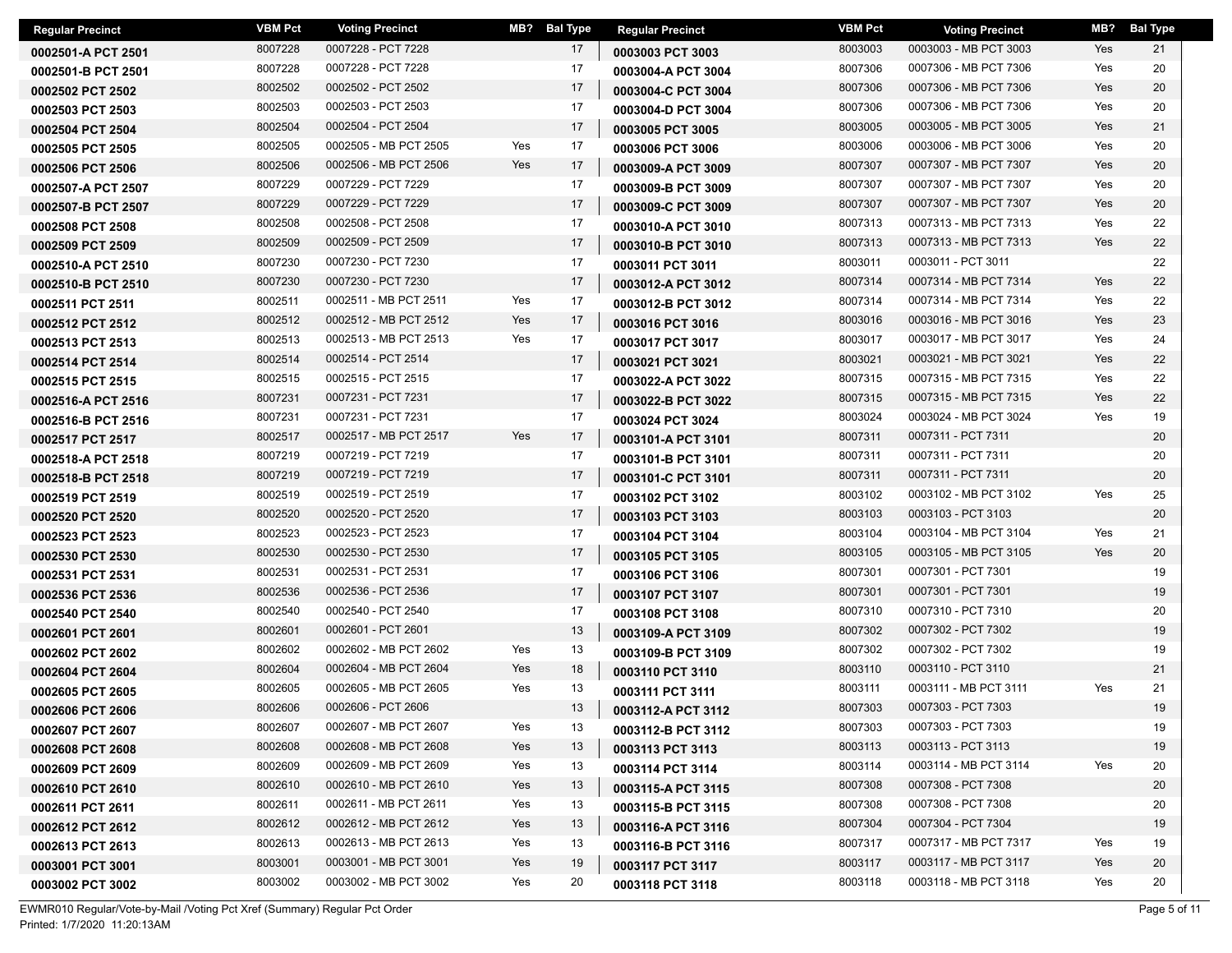| <b>Regular Precinct</b> | <b>VBM Pct</b> | <b>Voting Precinct</b> | MB? | <b>Bal Type</b> | <b>Regular Precinct</b> | <b>VBM Pct</b> | <b>Voting Precinct</b> | MB? | <b>Bal Type</b> |
|-------------------------|----------------|------------------------|-----|-----------------|-------------------------|----------------|------------------------|-----|-----------------|
| 0003119 PCT 3119        | 8003119        | 0003119 - MB PCT 3119  | Yes | 20              | 0003603 PCT 3603        | 8003603        | 0003603 - PCT 3603     |     | 23              |
| 0003120-A PCT 3120      | 8007309        | 0007309 - PCT 7309     |     | 20              | 0003605 PCT 3605        | 8003605        | 0003605 - PCT 3605     |     | 23              |
| 0003120-B PCT 3120      | 8007309        | 0007309 - PCT 7309     |     | 20              | 0003609 PCT 3609        | 8003609        | 0003609 - PCT 3609     |     | 23              |
| 0003121 PCT 3121        | 8003121        | 0003121 - MB PCT 3121  | Yes | 20              | 0003611 PCT 3611        | 8003611        | 0003611 - PCT 3611     |     | 23              |
| 0003122 PCT 3122        | 8007302        | 0007302 - PCT 7302     |     | 19              | 0003614 PCT 3614        | 8007318        | 0007318 - PCT 7318     |     | 23              |
| 0003123 PCT 3123        | 8003123        | 0003123 - PCT 3123     |     | 19              | 0003616 PCT 3616        | 8003616        | 0003616 - PCT 3616     |     | 23              |
| 0003124 PCT 3124        | 8007319        | 0007319 - PCT 7319     |     | 20              | 0003618 PCT 3618        | 8003618        | 0003618 - PCT 3618     |     | 23              |
| 0003125 PCT 3125        | 8003125        | 0003125 - MB PCT 3125  | Yes | 20              | 0003621 PCT 3621        | 8003621        | 0003621 - MB PCT 3621  | Yes | 24              |
| 0003126 PCT 3126        | 8003126        | 0003126 - MB PCT 3126  | Yes | 20              | 0003622 PCT 3622        | 8007318        | 0007318 - PCT 7318     |     | 23              |
| 0003127 PCT 3127        | 8003127        | 0003127 - MB PCT 3127  | Yes | 20              | 0004001-A PCT 4001      | 8007401        | 0007401 - MB PCT 7401  | Yes | 26              |
| 0003128 PCT 3128        | 8003128        | 0003128 - PCT 3128     |     | 20              | 0004001-B PCT 4001      | 8007401        | 0007401 - MB PCT 7401  | Yes | 26              |
| 0003129 PCT 3129        | 8007304        | 0007304 - PCT 7304     |     | 19              | 0004001-C PCT 4001      | 8007401        | 0007401 - MB PCT 7401  | Yes | 26              |
| 0003130 PCT 3130        | 8003130        | 0003130 - MB PCT 3130  | Yes | 20              | 0004002-A PCT 4002      | 8007402        | 0007402 - MB PCT 7402  | Yes | 26              |
| 0003131 PCT 3131        | 8007305        | 0007305 - PCT 7305     |     | 19              | 0004002-B PCT 4002      | 8007402        | 0007402 - MB PCT 7402  | Yes | 26              |
| 0003132 PCT 3132        | 8007310        | 0007310 - PCT 7310     |     | 20              | 0004002-C PCT 4002      | 8007402        | 0007402 - MB PCT 7402  | Yes | 26              |
| 0003133 PCT 3133        | 8003133        | 0003133 - MB PCT 3133  | Yes | 20              | 0004002-D PCT 4002      | 8007402        | 0007402 - MB PCT 7402  | Yes | 26              |
| 0003134 PCT 3134        | 8007310        | 0007310 - PCT 7310     |     | 20              | 0004002-E PCT 4002      | 8007402        | 0007402 - MB PCT 7402  | Yes | 26              |
| 0003135 PCT 3135        | 8007312        | 0007312 - PCT 7312     |     | 21              | 0004003-A PCT 4003      | 8007403        | 0007403 - MB PCT 7403  | Yes | 26              |
| 0003136 PCT 3136        | 8007312        | 0007312 - PCT 7312     |     | 21              | 0004003-B PCT 4003      | 8007403        | 0007403 - MB PCT 7403  | Yes | 26              |
| 0003137 PCT 3137        | 8003137        | 0003137 - MB PCT 3137  | Yes | 21              | 0004003-C PCT 4003      | 8007403        | 0007403 - MB PCT 7403  | Yes | 26              |
| 0003138 PCT 3138        | 8003138        | 0003138 - MB PCT 3138  | Yes | 21              | 0004003-D PCT 4003      | 8007403        | 0007403 - MB PCT 7403  | Yes | 26              |
| 0003139 PCT 3139        | 8003139        | 0003139 - MB PCT 3139  | Yes | 20              | 0004004-A PCT 4004      | 8007404        | 0007404 - PCT 7404     |     | 26              |
| 0003140 PCT 3140        | 8003140        | 0003140 - MB PCT 3140  | Yes | 20              | 0004004-B PCT 4004      | 8007404        | 0007404 - PCT 7404     |     | 26              |
| 0003141 PCT 3141        | 8003141        | 0003141 - MB PCT 3141  | Yes | 20              | 0004004-C PCT 4004      | 8007434        | 0007434 - PCT 7434     |     | 27              |
| 0003142 PCT 3142        | 8003142        | 0003142 - PCT 3142     |     | 20              | 0004004-D PCT 4004      | 8007434        | 0007434 - PCT 7434     |     | 27              |
| 0003143 PCT 3143        | 8003143        | 0003143 - MB PCT 3143  | Yes | 20              | 0004004-E PCT 4004      | 8007434        | 0007434 - PCT 7434     |     | 27              |
| 0003144-A PCT 3144      | 8007305        | 0007305 - PCT 7305     |     | 19              | 0004004-F PCT 4004      | 8007434        | 0007434 - PCT 7434     |     | 27              |
| 0003144-B PCT 3144      | 8007316        | 0007316 - MB PCT 7316  | Yes | 25              | 0004004-G PCT 4004      | 8007434        | 0007434 - PCT 7434     |     | 27              |
| 0003145 PCT 3145        | 8007319        | 0007319 - PCT 7319     |     | 20              | 0004005 PCT 4005        | 8004005        | 0004005 - MB PCT 4005  | Yes | 26              |
| 0003146 PCT 3146        | 8003146        | 0003146 - MB PCT 3146  | Yes | 20              | 0004006-A PCT 4006      | 8007405        | 0007405 - PCT 7405     |     | 26              |
| 0003147 PCT 3147        | 8003147        | 0003147 - MB PCT 3147  | Yes | 20              | 0004006-B PCT 4006      | 8007405        | 0007405 - PCT 7405     |     | 26              |
| 0003148 PCT 3148        | 8003148        | 0003148 - MB PCT 3148  | Yes | 20              | 0004006-C PCT 4006      | 8007435        | 0007435 - MB PCT 7435  | Yes | 27              |
| 0003149 PCT 3149        | 8003149        | 0003149 - MB PCT 3149  | Yes | 20              | 0004006-D PCT 4006      | 8007405        | 0007405 - PCT 7405     |     | 26              |
| 0003150 PCT 3150        | 8003150        | 0003150 - MB PCT 3150  | Yes | 20              | 0004006-E PCT 4006      | 8007405        | 0007405 - PCT 7405     |     | 26              |
| 0003151 PCT 3151        | 8003151        | 0003151 - MB PCT 3151  | Yes | 20              | 0004007-A PCT 4007      | 8007406        | 0007406 - MB PCT 7406  | Yes | 26              |
| 0003152 PCT 3152        | 8003152        | 0003152 - MB PCT 3152  | Yes | 20              | 0004007-B PCT 4007      | 8007406        | 0007406 - MB PCT 7406  | Yes | 26              |
| 0003153 PCT 3153        | 8003153        | 0003153 - MB PCT 3153  | Yes | 20              | 0004007-C PCT 4007      | 8007406        | 0007406 - MB PCT 7406  | Yes | 26              |
| 0003154 PCT 3154        | 8003154        | 0003154 - MB PCT 3154  | Yes | 20              | 0004008-A PCT 4008      | 8007407        | 0007407 - PCT 7407     |     | 26              |
| 0003155 PCT 3155        | 8003155        | 0003155 - MB PCT 3155  | Yes | 20              | 0004008-B PCT 4008      | 8007407        | 0007407 - PCT 7407     |     | 26              |
| 0003156 PCT 3156        | 8003156        | 0003156 - MB PCT 3156  | Yes | 20              | 0004008-C PCT 4008      | 8007407        | 0007407 - PCT 7407     |     | 26              |
| 0003157 PCT 3157        | 8003157        | 0003157 - MB PCT 3157  | Yes | 20              | 0004008-D PCT 4008      | 8007407        | 0007407 - PCT 7407     |     | 26              |
| 0003158 PCT 3158        | 8003158        | 0003158 - MB PCT 3158  | Yes | 20              | 0004008-E PCT 4008      | 8007407        | 0007407 - PCT 7407     |     | 26              |
| 0003601 PCT 3601        | 8003601        | 0003601 - PCT 3601     |     | 23              | 0004008-F PCT 4008      | 8007407        | 0007407 - PCT 7407     |     | 26              |
| 0003602 PCT 3602        | 8003602        | 0003602 - PCT 3602     |     | 23              | 0004008-G PCT 4008      | 8007407        | 0007407 - PCT 7407     |     | 26              |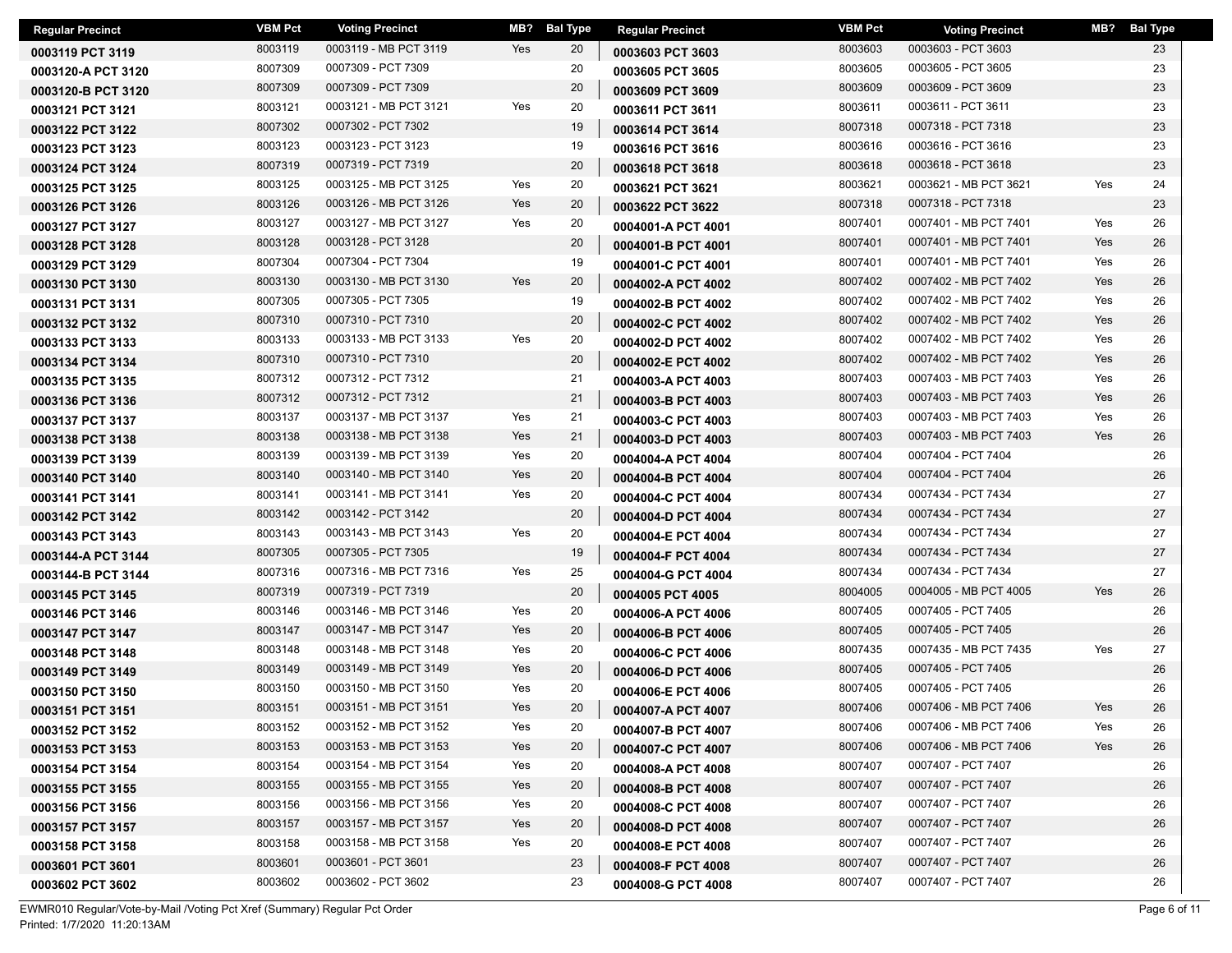| <b>Regular Precinct</b> | <b>VBM Pct</b> | <b>Voting Precinct</b> | MB? | <b>Bal Type</b> | <b>Regular Precinct</b> | <b>VBM Pct</b> | <b>Voting Precinct</b> | MB? | <b>Bal Type</b> |
|-------------------------|----------------|------------------------|-----|-----------------|-------------------------|----------------|------------------------|-----|-----------------|
| 0004009 PCT 4009        | 8004009        | 0004009 - MB PCT 4009  | Yes | 26              | 0004031-A PCT 4031      | 8007416        | 0007416 - PCT 7416     |     | 26              |
| 0004010-A PCT 4010      | 8007408        | 0007408 - MB PCT 7408  | Yes | 26              | 0004031-B PCT 4031      | 8007416        | 0007416 - PCT 7416     |     | 26              |
| 0004010-B PCT 4010      | 8007409        | 0007409 - MB PCT 7409  | Yes | 26              | 0004034-A PCT 4034      | 8007445        | 0007445 - MB PCT 7445  | Yes | 30              |
| 0004010-C PCT 4010      | 8007410        | 0007410 - MB PCT 7410  | Yes | 26              | 0004034-B PCT 4034      | 8007445        | 0007445 - MB PCT 7445  | Yes | 30              |
| 0004011-A PCT 4011      | 8007438        | 0007438 - PCT 7438     |     | 28              | 0004035-A PCT 4035      | 8007417        | 0007417 - MB PCT 7417  | Yes | 26              |
| 0004011-B PCT 4011      | 8007441        | 0007441 - MB PCT 7441  | Yes | 29              | 0004035-B PCT 4035      | 8007417        | 0007417 - MB PCT 7417  | Yes | 26              |
| 0004011-D PCT 4011      | 8007438        | 0007438 - PCT 7438     |     | 28              | 0004035-C PCT 4035      | 8007417        | 0007417 - MB PCT 7417  | Yes | 26              |
| 0004011-E PCT 4011      | 8007438        | 0007438 - PCT 7438     |     | 28              | 0004036-A PCT 4036      | 8007418        | 0007418 - MB PCT 7418  | Yes | 26              |
| 0004011-F PCT 4011      | 8007441        | 0007441 - MB PCT 7441  | Yes | 29              | 0004036-B PCT 4036      | 8007418        | 0007418 - MB PCT 7418  | Yes | 26              |
| 0004011-G PCT 4011      | 8007411        | 0007411 - MB PCT 7411  | Yes | 26              | 0004036-C PCT 4036      | 8007418        | 0007418 - MB PCT 7418  | Yes | 26              |
| 0004011-H PCT 4011      | 8007450        | 0007450 - MB PCT 7450  | Yes | 26              | 0004037 PCT 4037        | 8004037        | 0004037 - MB PCT 4037  | Yes | 30              |
| 0004012 PCT 4012        | 8004012        | 0004012 - MB PCT 4012  | Yes | 30              | 0004039 PCT 4039        | 8004039        | 0004039 - MB PCT 4039  | Yes | 30              |
| 0004013 PCT 4013        | 8004013        | 0004013 - MB PCT 4013  | Yes | 26              | 0004045-A PCT 4045      | 8007419        | 0007419 - MB PCT 7419  | Yes | 26              |
| 0004014-A PCT 4014      | 8007442        | 0007442 - MB PCT 7442  | Yes | 29              | 0004045-B PCT 4045      | 8007437        | 0007437 - MB PCT 7437  | Yes | 27              |
| 0004014-B PCT 4014      | 8007442        | 0007442 - MB PCT 7442  | Yes | 29              | 0004045-C PCT 4045      | 8007419        | 0007419 - MB PCT 7419  | Yes | 26              |
| 0004014-C PCT 4014      | 8007412        | 0007412 - PCT 7412     |     | 26              | 0004045-D PCT 4045      | 8007419        | 0007419 - MB PCT 7419  | Yes | 26              |
| 0004014-D PCT 4014      | 8007412        | 0007412 - PCT 7412     |     | 26              | 0004045-E PCT 4045      | 8007437        | 0007437 - MB PCT 7437  | Yes | 27              |
| 0004014-E PCT 4014      | 8007412        | 0007412 - PCT 7412     |     | 26              | 0004049-A PCT 4049      | 8007420        | 0007420 - PCT 7420     |     | 26              |
| 0004014-F PCT 4014      | 8007412        | 0007412 - PCT 7412     |     | 26              | 0004049-B PCT 4049      | 8007420        | 0007420 - PCT 7420     |     | 26              |
| 0004014-G PCT 4014      | 8007439        | 0007439 - MB PCT 7439  | Yes | 28              | 0004051 PCT 4051        | 8004051        | 0004051 - MB PCT 4051  | Yes | 26              |
| 0004014-H PCT 4014      | 8007412        | 0007412 - PCT 7412     |     | 26              | 0004052 PCT 4052        | 8004052        | 0004052 - MB PCT 4052  | Yes | 26              |
| 0004014-I PCT 4014      | 8007412        | 0007412 - PCT 7412     |     | 26              | 0004054 PCT 4054        | 8004054        | 0004054 - MB PCT 4054  | Yes | 30              |
| 0004014-J PCT 4014      | 8007412        | 0007412 - PCT 7412     |     | 26              | 0004055-A PCT 4055      | 8007421        | 0007421 - MB PCT 7421  | Yes | 26              |
| 0004014-K PCT 4014      | 8007412        | 0007412 - PCT 7412     |     | 26              | 0004055-B PCT 4055      | 8007421        | 0007421 - MB PCT 7421  | Yes | 26              |
| 0004014-L PCT 4014      | 8007412        | 0007412 - PCT 7412     |     | 26              | 0004056-A PCT 4056      | 8007422        | 0007422 - MB PCT 7422  | Yes | 26              |
| 0004014-M PCT 4014      | 8007439        | 0007439 - MB PCT 7439  | Yes | 28              | 0004056-B PCT 4056      | 8007422        | 0007422 - MB PCT 7422  | Yes | 26              |
| 0004015 PCT 4015        | 8004015        | 0004015 - PCT 4015     |     | 30              | 0004056-C PCT 4056      | 8007422        | 0007422 - MB PCT 7422  | Yes | 26              |
| 0004016-A PCT 4016      | 8007443        | 0007443 - PCT 7443     |     | 30              | 0004057-A PCT 4057      | 8007423        | 0007423 - MB PCT 7423  | Yes | 26              |
| 0004016-B PCT 4016      | 8007443        | 0007443 - PCT 7443     |     | 30              | 0004057-B PCT 4057      | 8007423        | 0007423 - MB PCT 7423  | Yes | 26              |
| 0004016-C PCT 4016      | 8007443        | 0007443 - PCT 7443     |     | 30              | 0004057-C PCT 4057      | 8007423        | 0007423 - MB PCT 7423  | Yes | 26              |
| 0004016-D PCT 4016      | 8007443        | 0007443 - PCT 7443     |     | 30              | 0004058-A PCT 4058      | 8007424        | 0007424 - MB PCT 7424  | Yes | 26              |
| 0004017 PCT 4017        | 8004017        | 0004017 - MB PCT 4017  | Yes | 30              | 0004058-B PCT 4058      | 8007424        | 0007424 - MB PCT 7424  | Yes | 26              |
| 0004018 PCT 4018        | 8004018        | 0004018 - MB PCT 4018  | Yes | 30              | 0004060-A PCT 4060      | 8007425        | 0007425 - MB PCT 7425  | Yes | 26              |
| 0004019 PCT 4019        | 8004019        | 0004019 - MB PCT 4019  | Yes | 30              | 0004060-B PCT 4060      | 8007425        | 0007425 - MB PCT 7425  | Yes | 26              |
| 0004020-A PCT 4020      | 8007444        | 0007444 - MB PCT 7444  | Yes | 30              | 0004060-C PCT 4060      | 8007425        | 0007425 - MB PCT 7425  | Yes | 26              |
| 0004020-B PCT 4020      | 8007444        | 0007444 - MB PCT 7444  | Yes | 30              | 0004061-A PCT 4061      | 8007426        | 0007426 - MB PCT 7426  | Yes | 26              |
| 0004021 PCT 4021        | 8004021        | 0004021 - MB PCT 4021  | Yes | 26              | 0004061-B PCT 4061      | 8007426        | 0007426 - MB PCT 7426  | Yes | 26              |
| 0004022-A PCT 4022      | 8007436        | 0007436 - MB PCT 7436  | Yes | 27              | 0004061-C PCT 4061      | 8007426        | 0007426 - MB PCT 7426  | Yes | 26              |
| 0004022-B PCT 4022      | 8007414        | 0007414 - MB PCT 7414  | Yes | 26              | 0004062-A PCT 4062      | 8007440        | 0007440 - MB PCT 7440  | Yes | 28              |
| 0004023 PCT 4023        | 8004023        | 0004023 - MB PCT 4023  | Yes | 26              | 0004062-B PCT 4062      | 8007427        | 0007427 - MB PCT 7427  | Yes | 26              |
| 0004027 PCT 4027        | 8004027        | 0004027 - MB PCT 4027  | Yes | 30              | 0004063-A PCT 4063      | 8007428        | 0007428 - MB PCT 7428  | Yes | 26              |
| 0004029-A PCT 4029      | 8007415        | 0007415 - PCT 7415     |     | 26              | 0004063-B PCT 4063      | 8007428        | 0007428 - MB PCT 7428  | Yes | 26              |
| 0004029-B PCT 4029      | 8007415        | 0007415 - PCT 7415     |     | 26              | 0004064 PCT 4064        | 8004064        | 0004064 - MB PCT 4064  | Yes | 26              |
| 0004030 PCT 4030        | 8004030        | 0004030 - MB PCT 4030  | Yes | 26              | 0004065 PCT 4065        | 8004065        | 0004065 - MB PCT 4065  | Yes | 27              |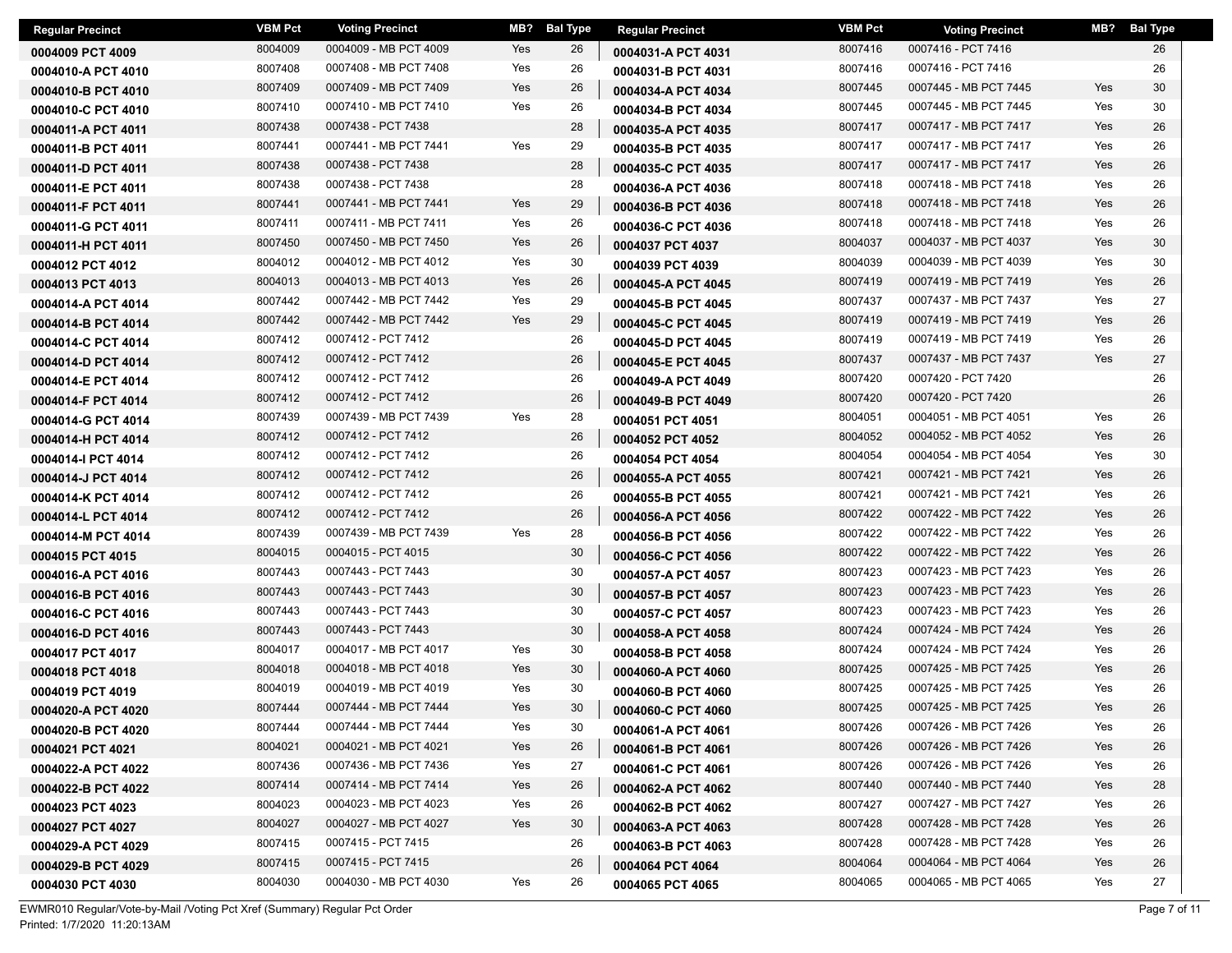| <b>Regular Precinct</b> | <b>VBM Pct</b> | <b>Voting Precinct</b> | MB? | Bal Type | <b>Regular Precinct</b> | <b>VBM Pct</b> | <b>Voting Precinct</b> |     | MB? Bal Type |
|-------------------------|----------------|------------------------|-----|----------|-------------------------|----------------|------------------------|-----|--------------|
| 0004066 PCT 4066        | 8004066        | 0004066 - MB PCT 4066  | Yes | 27       | 0004904 PCT 4904        | 8004904        | 0004904 - PCT 4904     |     | 26           |
| 0004067 PCT 4067        | 8004067        | 0004067 - MB PCT 4067  | Yes | 30       | 0004905 PCT 4905        | 8004905        | 0004905 - MB PCT 4905  | Yes | 26           |
| 0004068-B PCT 4068      | 8007429        | 0007429 - PCT 7429     |     | 26       | 0004906 PCT 4906        | 8004906        | 0004906 - PCT 4906     |     | 26           |
| 0004068-C PCT 4068      | 8007429        | 0007429 - PCT 7429     |     | 26       | 0004907 PCT 4907        | 8004907        | 0004907 - PCT 4907     |     | 26           |
| 0004069-A PCT 4069      | 8007430        | 0007430 - MB PCT 7430  | Yes | 26       | 0004908 PCT 4908        | 8004908        | 0004908 - PCT 4908     |     | 26           |
| 0004069-B PCT 4069      | 8007430        | 0007430 - MB PCT 7430  | Yes | 26       | 0004909-A PCT 4909      | 8007432        | 0007432 - PCT 7432     |     | 26           |
| 0004070 PCT 4070        | 8004070        | 0004070 - MB PCT 4070  | Yes | 30       | 0004909-B PCT 4909      | 8007432        | 0007432 - PCT 7432     |     | 26           |
| 0004071-A PCT 4071      | 8007447        | 0007447 - MB PCT 7447  | Yes | 31       | 0004911-A PCT 4911      | 8007433        | 0007433 - MB PCT 7433  | Yes | 26           |
| 0004071-B PCT 4071      | 8007447        | 0007447 - MB PCT 7447  | Yes | 31       | 0004911-B PCT 4911      | 8007433        | 0007433 - MB PCT 7433  | Yes | 26           |
| 0004071-C PCT 4071      | 8007448        | 0007448 - MB PCT 7448  | Yes | 32       | 0004911-C PCT 4911      | 8007433        | 0007433 - MB PCT 7433  | Yes | 26           |
| 0004072 PCT 4072        | 8004072        | 0004072 - MB PCT 4072  | Yes | 29       | 0004911-D PCT 4911      | 8007433        | 0007433 - MB PCT 7433  | Yes | 26           |
| 0004073 PCT 4073        | 8004073        | 0004073 - MB PCT 4073  | Yes | 26       | 0005001-A PCT 5001      | 8007501        | 0007501 - PCT 7501     |     | 34           |
| 0004074 PCT 4074        | 8004074        | 0004074 - MB PCT 4074  | Yes | 26       | 0005001-B PCT 5001      | 8007501        | 0007501 - PCT 7501     |     | 34           |
| 0004101 PCT 4101        | 8004101        | 0004101 - MB PCT 4101  | Yes | 30       | 0005001-D PCT 5001      | 8007501        | 0007501 - PCT 7501     |     | 34           |
| 0004102 PCT 4102        | 8004102        | 0004102 - MB PCT 4102  | Yes | 30       | 0005001-E PCT 5001      | 8007501        | 0007501 - PCT 7501     |     | 34           |
| 0004103 PCT 4103        | 8004103        | 0004103 - PCT 4103     |     | 30       | 0005002 PCT 5002        | 8005002        | 0005002 - MB PCT 5002  | Yes | 35           |
| 0004104 PCT 4104        | 8004104        | 0004104 - MB PCT 4104  | Yes | 30       | 0005003-A PCT 5003      | 8007514        | 0007514 - PCT 7514     |     | 36           |
| 0004105 PCT 4105        | 8004105        | 0004105 - PCT 4105     |     | 30       | 0005003-B PCT 5003      | 8007514        | 0007514 - PCT 7514     |     | 36           |
| 0004106 PCT 4106        | 8004106        | 0004106 - MB PCT 4106  | Yes | 30       | 0005003-C PCT 5003      | 8007514        | 0007514 - PCT 7514     |     | 36           |
| 0004107 PCT 4107        | 8007413        | 0007413 - PCT 7413     |     | 30       | 0005003-D PCT 5003      | 8007514        | 0007514 - PCT 7514     |     | 36           |
| 0004108 PCT 4108        | 8007451        | 0007451 - PCT 7451     |     | 30       | 0005003-E PCT 5003      | 8007514        | 0007514 - PCT 7514     |     | 36           |
| 0004109 PCT 4109        | 8007451        | 0007451 - PCT 7451     |     | 30       | 0005003-F PCT 5003      | 8007520        | 0007520 - MB PCT 7520  | Yes | 37           |
| 0004110 PCT 4110        | 8004110        | 0004110 - PCT 4110     |     | 30       | 0005004-A PCT 5004      | 8007529        | 0007529 - MB PCT 7529  | Yes | 38           |
| 0004111 PCT 4111        | 8007413        | 0007413 - PCT 7413     |     | 30       | 0005004-B PCT 5004      | 8007532        | 0007532 - MB PCT 7532  | Yes | 39           |
| 0004112 PCT 4112        | 8004112        | 0004112 - PCT 4112     |     | 30       | 0005005 PCT 5005        | 8005005        | 0005005 - MB PCT 5005  | Yes | 35           |
| 0004113 PCT 4113        | 8004113        | 0004113 - MB PCT 4113  | Yes | 30       | 0005006-A PCT 5006      | 8007515        | 0007515 - MB PCT 7515  | Yes | 36           |
| 0004123-A PCT 4123      | 8007446        | 0007446 - PCT 7446     |     | 30       | 0005006-B PCT 5006      | 8007521        | 0007521 - PCT 7521     |     | 37           |
| 0004123-B PCT 4123      | 8007446        | 0007446 - PCT 7446     |     | 30       | 0005006-C PCT 5006      | 8007515        | 0007515 - MB PCT 7515  | Yes | 36           |
| 0004127 PCT 4127        | 8004127        | 0004127 - PCT 4127     |     | 30       | 0005006-D PCT 5006      | 8007521        | 0007521 - PCT 7521     |     | 37           |
| 0004128 PCT 4128        | 8004128        | 0004128 - MB PCT 4128  | Yes | 30       | 0005007 PCT 5007        | 8005007        | 0005007 - MB PCT 5007  | Yes | 35           |
| 0004129 PCT 4129        | 8004129        | 0004129 - MB PCT 4129  | Yes | 30       | 0005008-A PCT 5008      | 8007539        | 0007539 - PCT 7539     |     | 40           |
| 0004201 PCT 4201        | 8004201        | 0004201 - PCT 4201     |     | 26       | 0005008-B PCT 5008      | 8007539        | 0007539 - PCT 7539     |     | 40           |
| 0004203 PCT 4203        | 8004203        | 0004203 - PCT 4203     |     | 26       | 0005009 PCT 5009        | 8005009        | 0005009 - MB PCT 5009  | Yes | 35           |
| 0004204 PCT 4204        | 8004204        | 0004204 - PCT 4204     |     | 26       | 0005010-A PCT 5010      | 8007533        | 0007533 - PCT 7533     |     | 39           |
| 0004401 PCT 4401        | 8004401        | 0004401 - PCT 4401     |     | 33       | 0005010-B PCT 5010      | 8007530        | 0007530 - MB PCT 7530  | Yes | 38           |
| 0004402 PCT 4402        | 8004402        | 0004402 - PCT 4402     |     | 33       | 0005010-C PCT 5010      | 8007530        | 0007530 - MB PCT 7530  | Yes | 38           |
| 0004403-A PCT 4403      | 8007449        | 0007449 - PCT 7449     |     | 33       | 0005010-D PCT 5010      | 8007533        | 0007533 - PCT 7533     |     | 39           |
| 0004403-B PCT 4403      | 8007449        | 0007449 - PCT 7449     |     | 33       | 0005011 PCT 5011        | 8005011        | 0005011 - MB PCT 5011  | Yes | 35           |
| 0004406 PCT 4406        | 8004406        | 0004406 - PCT 4406     |     | 33       | 0005012 PCT 5012        | 8005012        | 0005012 - MB PCT 5012  | Yes | 35           |
| 0004407 PCT 4407        | 8004407        | 0004407 - MB PCT 4407  | Yes | 33       | 0005013 PCT 5013        | 8005013        | 0005013 - MB PCT 5013  | Yes | 35           |
| 0004901-A PCT 4901      | 8007431        | 0007431 - PCT 7431     |     | 26       | 0005014 PCT 5014        | 8005014        | 0005014 - MB PCT 5014  | Yes | 35           |
| 0004901-B PCT 4901      | 8007431        | 0007431 - PCT 7431     |     | 26       | 0005015 PCT 5015        | 8005015        | 0005015 - MB PCT 5015  | Yes | 41           |
| 0004902 PCT 4902        | 8004902        | 0004902 - PCT 4902     |     | 26       | 0005016-A PCT 5016      | 8007503        | 0007503 - PCT 7503     |     | 35           |
| 0004903 PCT 4903        | 8004903        | 0004903 - PCT 4903     |     | 26       | 0005016-B PCT 5016      | 8007503        | 0007503 - PCT 7503     |     | 35           |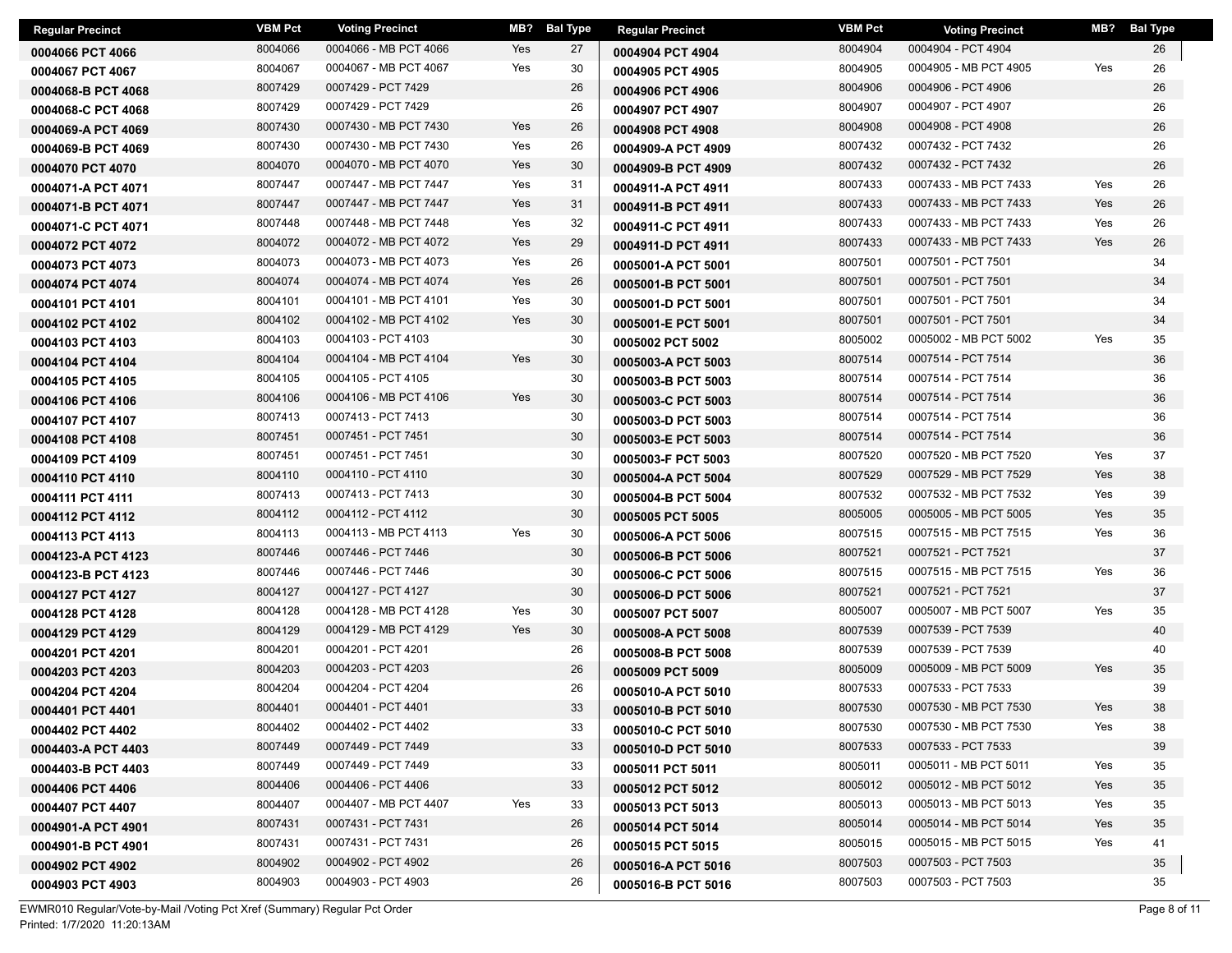| <b>Regular Precinct</b> | <b>VBM Pct</b> | <b>Voting Precinct</b> | MB?<br><b>Bal Type</b> | <b>Regular Precinct</b> | <b>VBM Pct</b> | <b>Voting Precinct</b> | MB? | <b>Bal Type</b> |
|-------------------------|----------------|------------------------|------------------------|-------------------------|----------------|------------------------|-----|-----------------|
| 0005016-C PCT 5016      | 8007503        | 0007503 - PCT 7503     | 35                     | 0005023-A PCT 5023      | 8007522        | 0007522 - PCT 7522     |     | 37              |
| 0005016-D PCT 5016      | 8007503        | 0007503 - PCT 7503     | 35                     | 0005023-B PCT 5023      | 8007522        | 0007522 - PCT 7522     |     | 37              |
| 0005016-E PCT 5016      | 8007503        | 0007503 - PCT 7503     | 35                     | 0005024 PCT 5024        | 8005024        | 0005024 - MB PCT 5024  | Yes | 35              |
| 0005016-F PCT 5016      | 8007503        | 0007503 - PCT 7503     | 35                     | 0005025 PCT 5025        | 8005025        | 0005025 - MB PCT 5025  | Yes | 35              |
| 0005016-G PCT 5016      | 8007503        | 0007503 - PCT 7503     | 35                     | 0005026 PCT 5026        | 8005026        | 0005026 - MB PCT 5026  | Yes | 35              |
| 0005016-H PCT 5016      | 8007503        | 0007503 - PCT 7503     | 35                     | 0005027-A PCT 5027      | 8007523        | 0007523 - PCT 7523     |     | 37              |
| 0005016-I PCT 5016      | 8007503        | 0007503 - PCT 7503     | 35                     | 0005027-B PCT 5027      | 8007547        | 0007547 - MB PCT 7547  | Yes | 43              |
| 0005016-J PCT 5016      | 8007503        | 0007503 - PCT 7503     | 35                     | 0005027-C PCT 5027      | 8007523        | 0007523 - PCT 7523     |     | 37              |
| 0005016-K PCT 5016      | 8007503        | 0007503 - PCT 7503     | 35                     | 0005027-D PCT 5027      | 8007523        | 0007523 - PCT 7523     |     | 37              |
| 0005016-L PCT 5016      | 8007503        | 0007503 - PCT 7503     | 35                     | 0005028-A PCT 5028      | 8007531        | 0007531 - MB PCT 7531  | Yes | 38              |
| 0005016-M PCT 5016      | 8007503        | 0007503 - PCT 7503     | 35                     | 0005028-B PCT 5028      | 8007549        | 0007549 - MB PCT 7549  | Yes | 44              |
| 0005016-N PCT 5016      | 8007503        | 0007503 - PCT 7503     | 35                     | 0005028-C PCT 5028      | 8007549        | 0007549 - MB PCT 7549  | Yes | 44              |
| 0005016-P PCT 5016      | 8007503        | 0007503 - PCT 7503     | 35                     | 0005028-D PCT 5028      | 8007531        | 0007531 - MB PCT 7531  | Yes | 38              |
| 0005016-Q PCT 5016      | 8007503        | 0007503 - PCT 7503     | 35                     | 0005029 PCT 5029        | 8005029        | 0005029 - MB PCT 5029  | Yes | 44              |
| 0005016-R PCT 5016      | 8007503        | 0007503 - PCT 7503     | 35                     | 0005030-A PCT 5030      | 8007521        | 0007521 - PCT 7521     |     | 37              |
| 0005017 PCT 5017        | 8005017        | 0005017 - MB PCT 5017  | Yes<br>41              | 0005030-B PCT 5030      | 8007516        | 0007516 - PCT 7516     |     | 36              |
| 0005018-A PCT 5018      | 8007504        | 0007504 - PCT 7504     | 35                     | 0005030-C PCT 5030      | 8007516        | 0007516 - PCT 7516     |     | 36              |
| 0005018-B PCT 5018      | 8007504        | 0007504 - PCT 7504     | 35                     | 0005030-D PCT 5030      | 8007521        | 0007521 - PCT 7521     |     | 37              |
| 0005018-C PCT 5018      | 8007504        | 0007504 - PCT 7504     | 35                     | 0005031 PCT 5031        | 8007525        | 0007525 - PCT 7525     |     | 37              |
| 0005018-D PCT 5018      | 8007504        | 0007504 - PCT 7504     | 35                     | 0005032-A PCT 5032      | 8007507        | 0007507 - PCT 7507     |     | 35              |
| 0005018-E PCT 5018      | 8007504        | 0007504 - PCT 7504     | 35                     | 0005032-B PCT 5032      | 8007507        | 0007507 - PCT 7507     |     | 35              |
| 0005018-F PCT 5018      | 8007504        | 0007504 - PCT 7504     | 35                     | 0005032-C PCT 5032      | 8007507        | 0007507 - PCT 7507     |     | 35              |
| 0005018-G PCT 5018      | 8007504        | 0007504 - PCT 7504     | 35                     | 0005032-D PCT 5032      | 8007507        | 0007507 - PCT 7507     |     | 35              |
| 0005018-H PCT 5018      | 8007504        | 0007504 - PCT 7504     | 35                     | 0005032-E PCT 5032      | 8007507        | 0007507 - PCT 7507     |     | 35              |
| 0005018-I PCT 5018      | 8007504        | 0007504 - PCT 7504     | 35                     | 0005033 PCT 5033        | 8005033        | 0005033 - MB PCT 5033  | Yes | 35              |
| 0005019 PCT 5019        | 8005019        | 0005019 - MB PCT 5019  | Yes<br>35              | 0005034-A PCT 5034      | 8007508        | 0007508 - PCT 7508     |     | 35              |
| 0005020-A PCT 5020      | 8007505        | 0007505 - MB PCT 7505  | Yes<br>35              | 0005034-B PCT 5034      | 8007508        | 0007508 - PCT 7508     |     | 35              |
| 0005020-B PCT 5020      | 8007505        | 0007505 - MB PCT 7505  | Yes<br>35              | 0005034-C PCT 5034      | 8007508        | 0007508 - PCT 7508     |     | 35              |
| 0005020-C PCT 5020      | 8007505        | 0007505 - MB PCT 7505  | Yes<br>35              | 0005034-D PCT 5034      | 8007508        | 0007508 - PCT 7508     |     | 35              |
| 0005020-D PCT 5020      | 8007505        | 0007505 - MB PCT 7505  | Yes<br>35              | 0005034-E PCT 5034      | 8007508        | 0007508 - PCT 7508     |     | 35              |
| 0005020-E PCT 5020      | 8007505        | 0007505 - MB PCT 7505  | Yes<br>35              | 0005035-A PCT 5035      | 8007550        | 0007550 - PCT 7550     |     | 44              |
| 0005020-F PCT 5020      | 8007505        | 0007505 - MB PCT 7505  | Yes<br>35              | 0005035-B PCT 5035      | 8007534        | 0007534 - MB PCT 7534  | Yes | 39              |
| 0005020-G PCT 5020      | 8007505        | 0007505 - MB PCT 7505  | Yes<br>35              | 0005036-A PCT 5036      | 8007509        | 0007509 - PCT 7509     |     | 35              |
| 0005020-H PCT 5020      | 8007505        | 0007505 - MB PCT 7505  | Yes<br>35              | 0005036-B PCT 5036      | 8007509        | 0007509 - PCT 7509     |     | 35              |
| 0005021-A PCT 5021      | 8007543        | 0007543 - PCT 7543     | 42                     | 0005036-C PCT 5036      | 8007509        | 0007509 - PCT 7509     |     | 35              |
| 0005021-B PCT 5021      | 8007543        | 0007543 - PCT 7543     | 42                     | 0005036-D PCT 5036      | 8007509        | 0007509 - PCT 7509     |     | 35              |
| 0005021-C PCT 5021      | 8007543        | 0007543 - PCT 7543     | 42                     | 0005036-E PCT 5036      | 8007509        | 0007509 - PCT 7509     |     | 35              |
| 0005022-A PCT 5022      | 8007506        | 0007506 - PCT 7506     | 35                     | 0005036-F PCT 5036      | 8007509        | 0007509 - PCT 7509     |     | 35              |
| 0005022-B PCT 5022      | 8007544        | 0007544 - MB PCT 7544  | Yes<br>42              | 0005036-G PCT 5036      | 8007509        | 0007509 - PCT 7509     |     | 35              |
| 0005022-C PCT 5022      | 8007506        | 0007506 - PCT 7506     | 35                     | 0005036-H PCT 5036      | 8007509        | 0007509 - PCT 7509     |     | 35              |
| 0005022-D PCT 5022      | 8007506        | 0007506 - PCT 7506     | 35                     | 0005036-I PCT 5036      | 8007509        | 0007509 - PCT 7509     |     | 35              |
| 0005022-E PCT 5022      | 8007544        | 0007544 - MB PCT 7544  | Yes<br>42              | 0005037 PCT 5037        | 8005037        | 0005037 - MB PCT 5037  | Yes | 41              |
| 0005022-F PCT 5022      | 8007506        | 0007506 - PCT 7506     | 35                     | 0005038 PCT 5038        | 8005038        | 0005038 - MB PCT 5038  | Yes | 35              |
| 0005022-G PCT 5022      | 8007506        | 0007506 - PCT 7506     | 35                     | 0005039 PCT 5039        | 8005039        | 0005039 - MB PCT 5039  | Yes | 35              |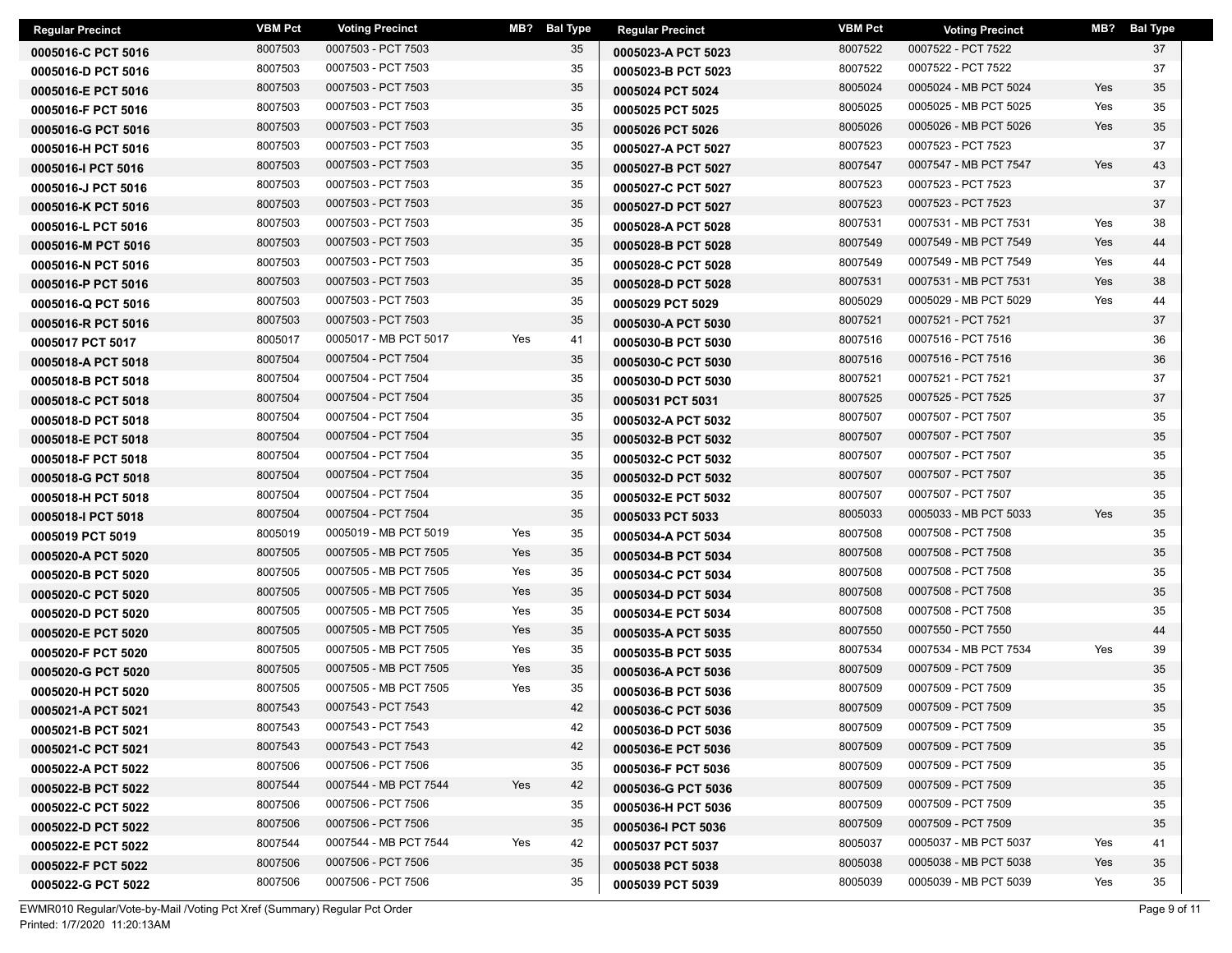| <b>Regular Precinct</b> | <b>VBM Pct</b> | <b>Voting Precinct</b> | MB? | <b>Bal Type</b> | <b>Regular Precinct</b> | <b>VBM Pct</b> | <b>Voting Precinct</b> | MB? | <b>Bal Type</b> |
|-------------------------|----------------|------------------------|-----|-----------------|-------------------------|----------------|------------------------|-----|-----------------|
| 0005040 PCT 5040        | 8005040        | 0005040 - MB PCT 5040  | Yes | 35              | 0005049-A PCT 5049      | 8007542        | 0007542 - MB PCT 7542  | Yes | 41              |
| 0005041-A PCT 5041      | 8007510        | 0007510 - PCT 7510     |     | 35              | 0005049-B PCT 5049      | 8007542        | 0007542 - MB PCT 7542  | Yes | 41              |
| 0005041-B PCT 5041      | 8007510        | 0007510 - PCT 7510     |     | 35              | 0005049-C PCT 5049      | 8007542        | 0007542 - MB PCT 7542  | Yes | 41              |
| 0005041-C PCT 5041      | 8007510        | 0007510 - PCT 7510     |     | 35              | 0005050 PCT 5050        | 8005050        | 0005050 - MB PCT 5050  | Yes | 42              |
| 0005041-D PCT 5041      | 8007510        | 0007510 - PCT 7510     |     | 35              | 0005051-A PCT 5051      | 8007545        | 0007545 - PCT 7545     |     | 42              |
| 0005041-E PCT 5041      | 8007510        | 0007510 - PCT 7510     |     | 35              | 0005051-B PCT 5051      | 8007545        | 0007545 - PCT 7545     |     | 42              |
| 0005041-F PCT 5041      | 8007510        | 0007510 - PCT 7510     |     | 35              | 0005051-C PCT 5051      | 8007545        | 0007545 - PCT 7545     |     | 42              |
| 0005041-G PCT 5041      | 8007510        | 0007510 - PCT 7510     |     | 35              | 0005052 PCT 5052        | 8005052        | 0005052 - MB PCT 5052  | Yes | 35              |
| 0005041-H PCT 5041      | 8007510        | 0007510 - PCT 7510     |     | 35              | 0005053-A PCT 5053      | 8007546        | 0007546 - MB PCT 7546  | Yes | 42              |
| 0005041-I PCT 5041      | 8007510        | 0007510 - PCT 7510     |     | 35              | 0005053-B PCT 5053      | 8007546        | 0007546 - MB PCT 7546  | Yes | 42              |
| 0005042-A PCT 5042      | 8007511        | 0007511 - PCT 7511     |     | 35              | 0005053-C PCT 5053      | 8007552        | 0007552 - MB PCT 7552  | Yes | 45              |
| 0005042-B PCT 5042      | 8007511        | 0007511 - PCT 7511     |     | 35              | 0005053-D PCT 5053      | 8007546        | 0007546 - MB PCT 7546  | Yes | 42              |
| 0005042-C PCT 5042      | 8007511        | 0007511 - PCT 7511     |     | 35              | 0005053-E PCT 5053      | 8007552        | 0007552 - MB PCT 7552  | Yes | 45              |
| 0005042-D PCT 5042      | 8007511        | 0007511 - PCT 7511     |     | 35              | 0005054 PCT 5054        | 8005054        | 0005054 - MB PCT 5054  | Yes | 35              |
| 0005042-E PCT 5042      | 8007511        | 0007511 - PCT 7511     |     | 35              | 0005056 PCT 5056        | 8005056        | 0005056 - MB PCT 5056  | Yes | 39              |
| 0005042-F PCT 5042      | 8007511        | 0007511 - PCT 7511     |     | 35              | 0005057 PCT 5057        | 8005057        | 0005057 - MB PCT 5057  | Yes | 35              |
| 0005042-G PCT 5042      | 8007511        | 0007511 - PCT 7511     |     | 35              | 0005058 PCT 5058        | 8005058        | 0005058 - MB PCT 5058  | Yes | 37              |
| 0005042-H PCT 5042      | 8007511        | 0007511 - PCT 7511     |     | 35              | 0005059 PCT 5059        | 8005059        | 0005059 - MB PCT 5059  | Yes | 35              |
| 0005042-I PCT 5042      | 8007511        | 0007511 - PCT 7511     |     | 35              | 0005060 PCT 5060        | 8005060        | 0005060 - MB PCT 5060  | Yes | 37              |
| 0005042-J PCT 5042      | 8007511        | 0007511 - PCT 7511     |     | 35              | 0005061-A PCT 5061      | 8007535        | 0007535 - MB PCT 7535  | Yes | 39              |
| 0005042-K PCT 5042      | 8007511        | 0007511 - PCT 7511     |     | 35              | 0005061-B PCT 5061      | 8007540        | 0007540 - MB PCT 7540  | Yes | 40              |
| 0005042-L PCT 5042      | 8007511        | 0007511 - PCT 7511     |     | 35              | 0005062 PCT 5062        | 8005062        | 0005062 - MB PCT 5062  | Yes | 37              |
| 0005042-M PCT 5042      | 8007511        | 0007511 - PCT 7511     |     | 35              | 0005063 PCT 5063        | 8005063        | 0005063 - MB PCT 5063  | Yes | 35              |
| 0005043 PCT 5043        | 8005043        | 0005043 - MB PCT 5043  | Yes | 35              | 0005064 PCT 5064        | 8005064        | 0005064 - MB PCT 5064  | Yes | 35              |
| 0005044-A PCT 5044      | 8007512        | 0007512 - PCT 7512     |     | 35              | 0005065 PCT 5065        | 8005065        | 0005065 - MB PCT 5065  | Yes | 34              |
| 0005044-B PCT 5044      | 8007512        | 0007512 - PCT 7512     |     | 35              | 0005067 PCT 5067        | 8005067        | 0005067 - MB PCT 5067  | Yes | 34              |
| 0005044-C PCT 5044      | 8007512        | 0007512 - PCT 7512     |     | 35              | 0005068 PCT 5068        | 8005068        | 0005068 - MB PCT 5068  | Yes | 34              |
| 0005044-D PCT 5044      | 8007512        | 0007512 - PCT 7512     |     | 35              | 0005069 PCT 5069        | 8005069        | 0005069 - MB PCT 5069  | Yes | 34              |
| 0005044-E PCT 5044      | 8007512        | 0007512 - PCT 7512     |     | 35              | 0005070 PCT 5070        | 8005070        | 0005070 - MB PCT 5070  | Yes | 35              |
| 0005044-F PCT 5044      | 8007512        | 0007512 - PCT 7512     |     | 35              | 0005071 PCT 5071        | 8005071        | 0005071 - MB PCT 5071  | Yes | 34              |
| 0005044-G PCT 5044      | 8007512        | 0007512 - PCT 7512     |     | 35              | 0005073-A PCT 5073      | 8007551        | 0007551 - MB PCT 7551  | Yes | 44              |
| 0005044-H PCT 5044      | 8007512        | 0007512 - PCT 7512     |     | 35              | 0005073-B PCT 5073      | 8007551        | 0007551 - MB PCT 7551  | Yes | 44              |
| 0005044-I PCT 5044      | 8007512        | 0007512 - PCT 7512     |     | 35              | 0005073-C PCT 5073      | 8007551        | 0007551 - MB PCT 7551  | Yes | 44              |
| 0005044-J PCT 5044      | 8007512        | 0007512 - PCT 7512     |     | 35              | 0005074 PCT 5074        | 8005074        | 0005074 - MB PCT 5074  | Yes | 38              |
| 0005044-K PCT 5044      | 8007512        | 0007512 - PCT 7512     |     | 35              | 0005075 PCT 5075        | 8005075        | 0005075 - MB PCT 5075  | Yes | 43              |
| 0005044-L PCT 5044      | 8007512        | 0007512 - PCT 7512     |     | 35              | 0005076 PCT 5076        | 8005076        | 0005076 - MB PCT 5076  | Yes | 42              |
| 0005045-A PCT 5045      | 8007513        | 0007513 - PCT 7513     |     | 35              | 0005077 PCT 5077        | 8007525        | 0007525 - PCT 7525     |     | 37              |
| 0005045-B PCT 5045      | 8007513        | 0007513 - PCT 7513     |     | 35              | 0005078 PCT 5078        |                | 0005078 - MB PCT 5078  | Yes | 35              |
| 0005045-C PCT 5045      | 8007513        | 0007513 - PCT 7513     |     | 35              | 0005079 PCT 5079        |                | 0005079 - MB PCT 5079  | Yes | 35              |
| 0005045-D PCT 5045      | 8007513        | 0007513 - PCT 7513     |     | 35              | 0005080 PCT 5080        |                | 0005080 - MB PCT 5080  | Yes | 35              |
| 0005046 PCT 5046        | 8005046        | 0005046 - MB PCT 5046  | Yes | 35              | 0005081 PCT 5081        |                | 0005081 - MB PCT 5081  | Yes | 35              |
| 0005047-A PCT 5047      | 8007548        | 0007548 - MB PCT 7548  | Yes | 43              | 0005101 PCT 5101        | 8005101        | 0005101 - PCT 5101     |     | 39              |
| 0005047-C PCT 5047      | 8007526        | 0007526 - MB PCT 7526  | Yes | 37              | 0005102-A PCT 5102      | 8007553        | 0007553 - PCT 7553     |     | 46              |
| 0005048 PCT 5048        | 8005048        | 0005048 - MB PCT 5048  | Yes | 35              | 0005102-B PCT 5102      | 8007536        | 0007536 - PCT 7536     |     | 39              |